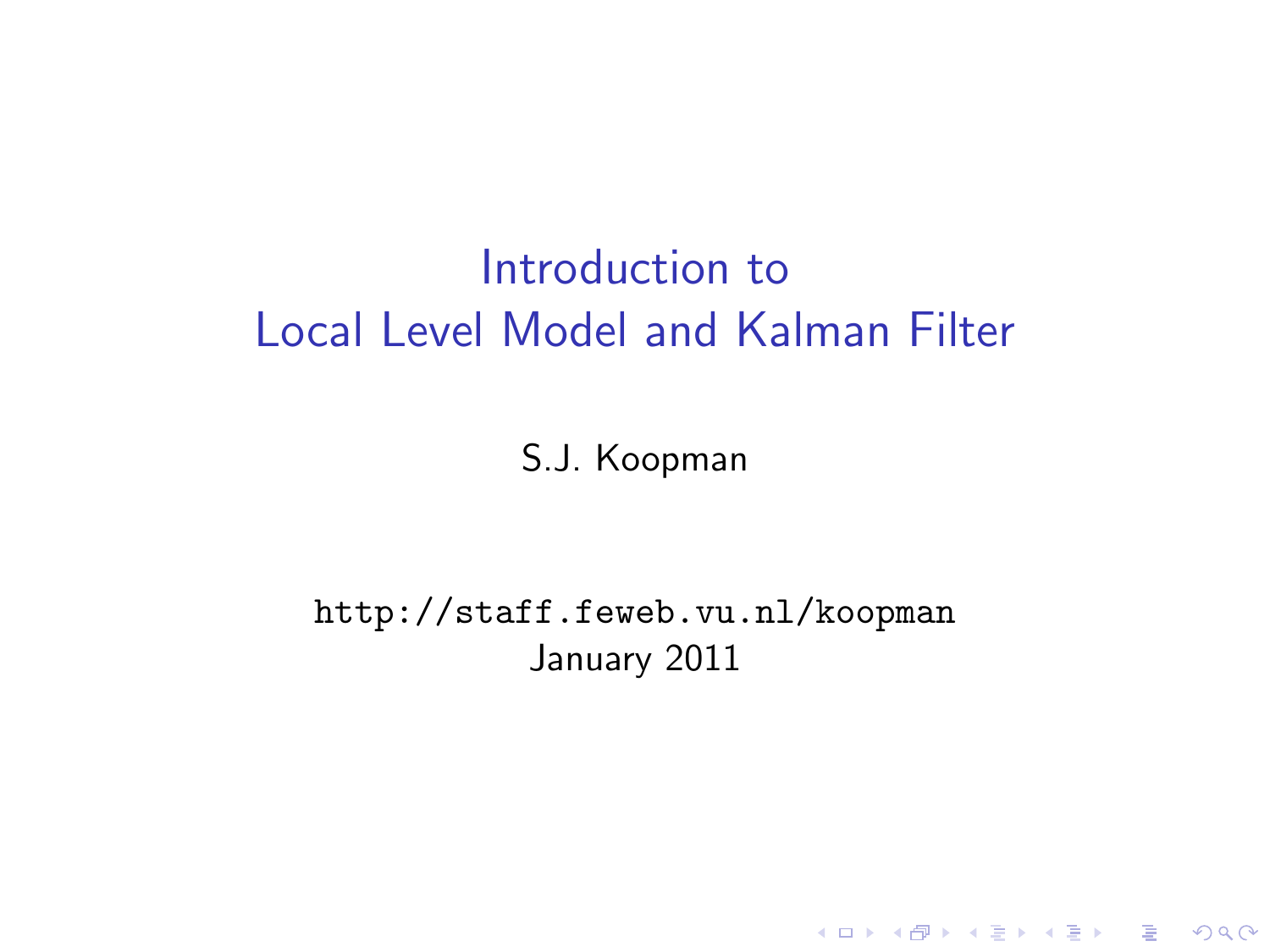### U.K. Yearly Inflation : signal extraction



 $2Q$ **K ロ ▶ K 御 ▶ K 唐** Þ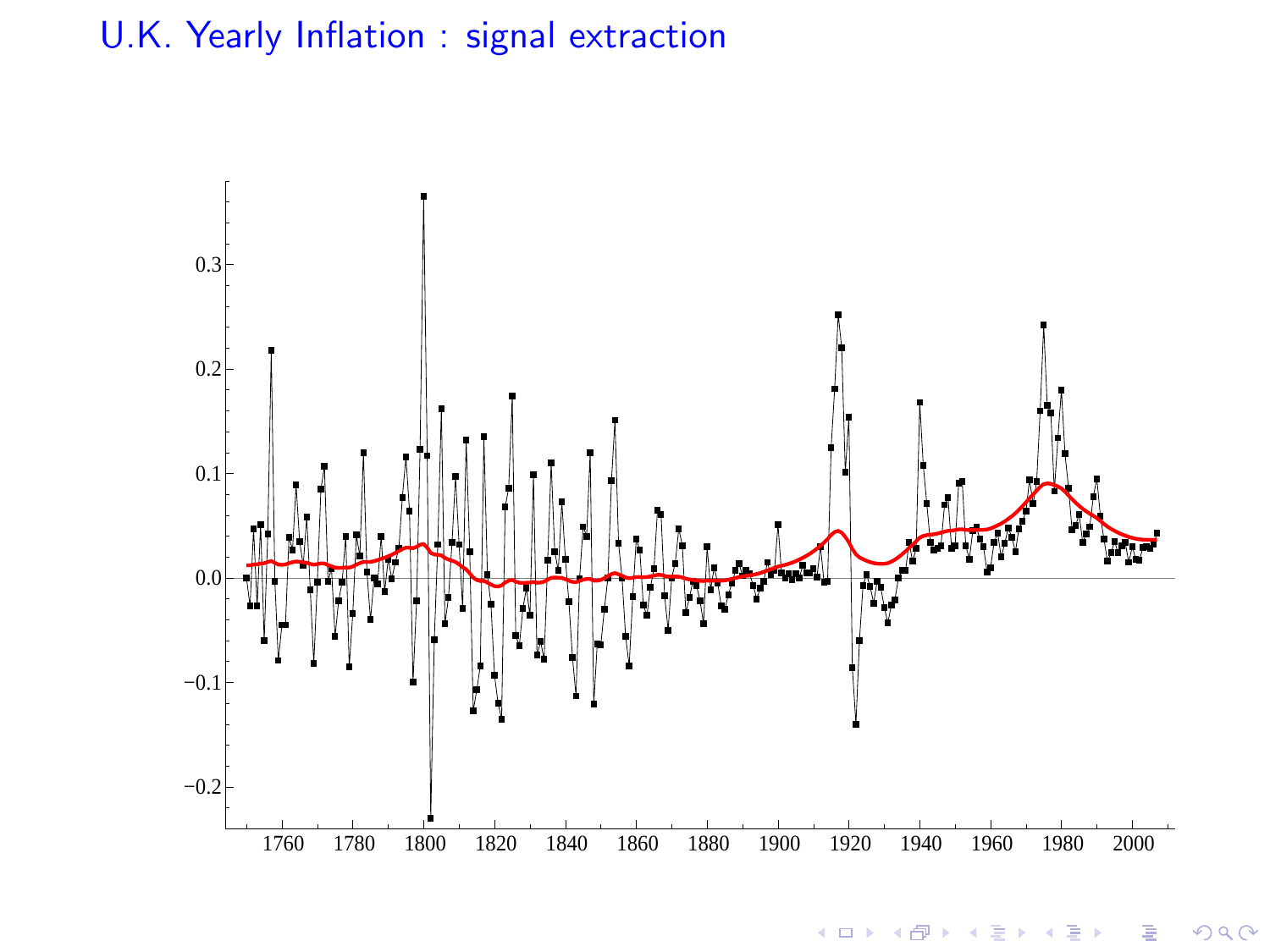#### Dow Jones



つくで  $\leftarrow$   $\Box$  $\rightarrow$   $\oplus$   $\rightarrow$   $\rightarrow$   $\oplus$ Þ Þ ×.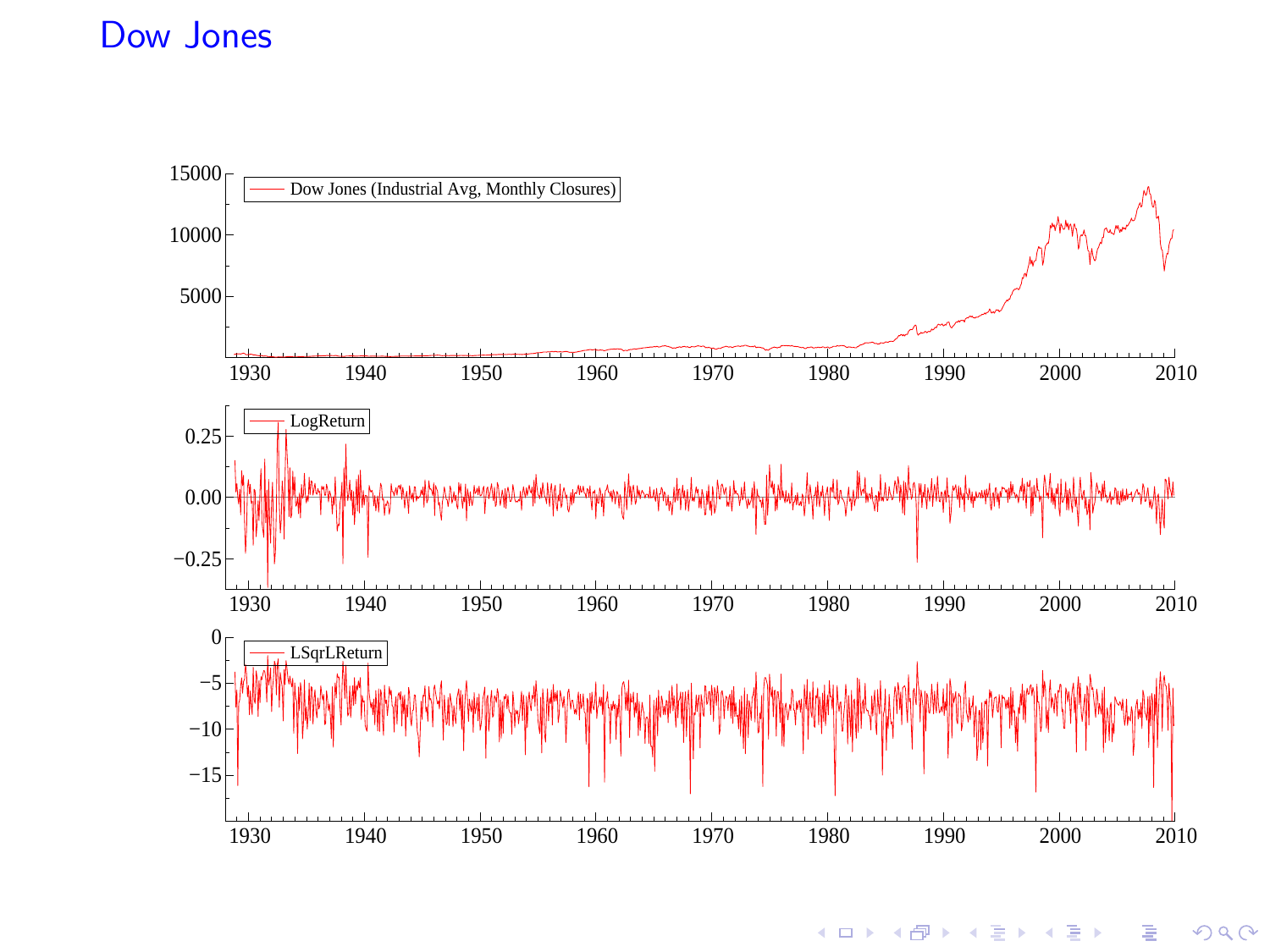#### LogSqr LogReturns Dow Jones : signal extraction



 $2Q$ **Kロト K型ト**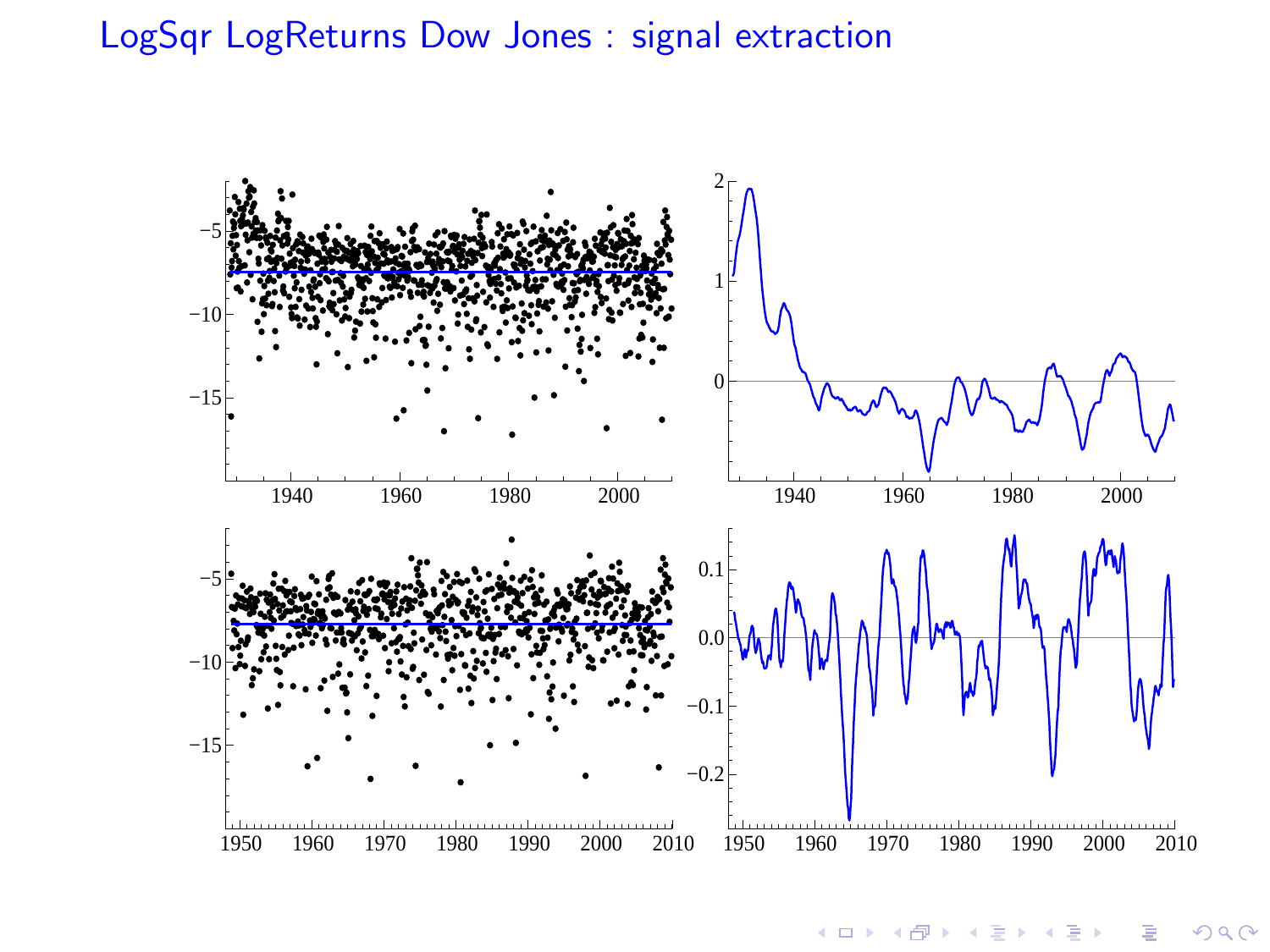# Classical Decomposition

### Basic Model

A basic model for representing a time series is the additive model

$$
y_t = \mu_t + \gamma_t + \varepsilon_t, \qquad t = 1, \ldots, n,
$$

also known as the Classical Decomposition.

 $v_t =$  observation,  $\mu_t$  = slowly changing component (trend),  $\gamma_t$  = periodic component (seasonal),  $\varepsilon_t$  = irregular component (disturbance).

### Unobserved Components Time Series Model

In a Structural Time Series Model (STSM) or Unobserved Components Model (UCM), the various components are modelled explicitly as stochastic processes.4 D > 4 P + 4 B + 4 B + B + 9 Q O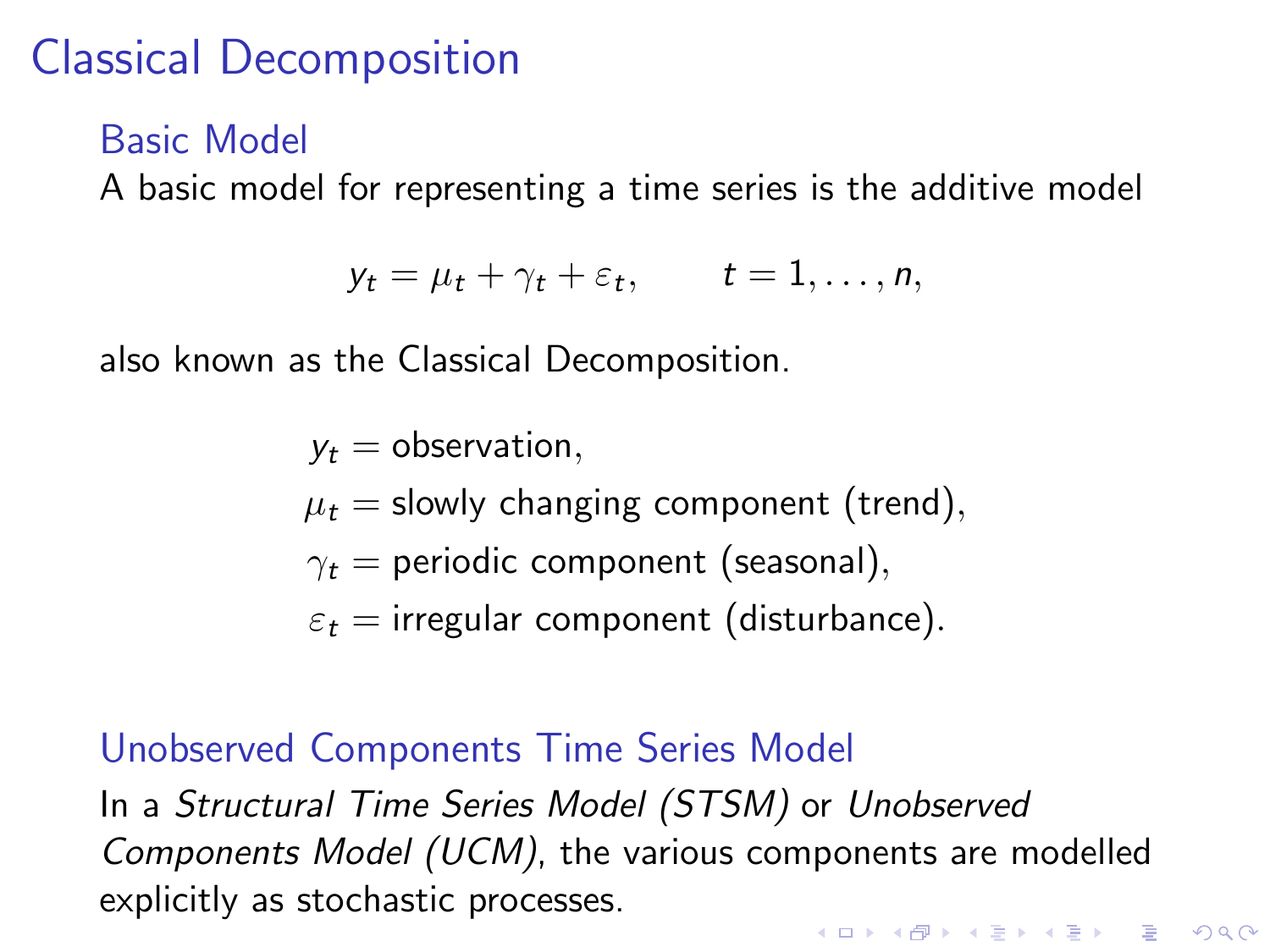## Local Level Model

- $\triangleright$  Components can be deterministic functions of time (e.g. polynomials), or stochastic processes;
- ► Deterministic example:  $y_t = \mu + \varepsilon_t$  with  $\varepsilon_t \sim \mathcal{NID}(0, \sigma_{\varepsilon}^2)$ .
- $\triangleright$  Stochastic example: the Random Walk plus Noise, or Local Level model:

$$
y_t = \mu_t + \varepsilon_t, \qquad \varepsilon_t \sim \mathcal{NID}(0, \sigma_{\varepsilon}^2)
$$
  

$$
\mu_{t+1} = \mu_t + \eta_t, \qquad \eta_t \sim \mathcal{NID}(0, \sigma_{\eta}^2),
$$

- The disturbances  $\varepsilon_t$ ,  $\eta_s$  are independent for all  $s, t$ ;
- $\blacktriangleright$  The model is incomplete without a specification for  $\mu_1$  (note the non-stationarity):

$$
\mu_1 \sim \mathcal{N}(a, P)
$$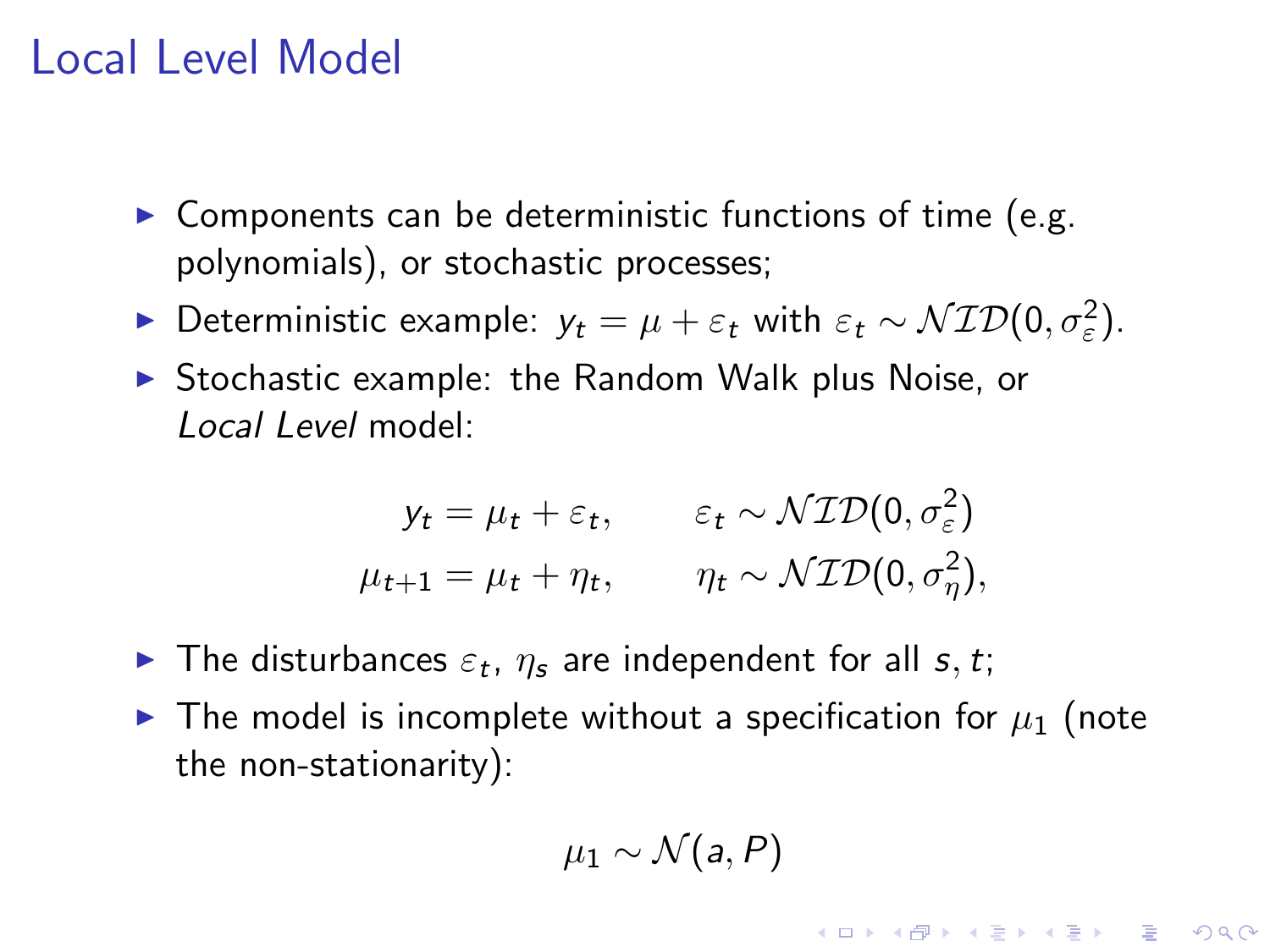### Local Level Model

$$
y_t = \mu_t + \varepsilon_t, \qquad \varepsilon_t \sim \mathcal{NID}(0, \sigma_{\varepsilon}^2)
$$
  

$$
\mu_{t+1} = \mu_t + \eta_t, \qquad \eta_t \sim \mathcal{NID}(0, \sigma_{\eta}^2),
$$
  

$$
\mu_1 \sim \mathcal{N}(a, P)
$$

### General framework

- The level  $\mu_t$  and the irregular  $\varepsilon_t$  are unobservables;
- ► Parameters:  $\sigma_{\varepsilon}^2$  and  $\sigma_{\eta}^2$ ;
- $\blacktriangleright$  Trivial special cases:

► 
$$
\sigma_{\eta}^2 = 0 \implies y_t \sim \mathcal{NID}(\mu_1, \sigma_{\varepsilon}^2)
$$
 (WN with constant level);  
\n▶  $\sigma_{\varepsilon}^2 = 0 \implies y_{t+1} = y_t + \eta_t$  (pure RW);

 $\triangleright$  Local Level is a model representation for EWMA forecasting.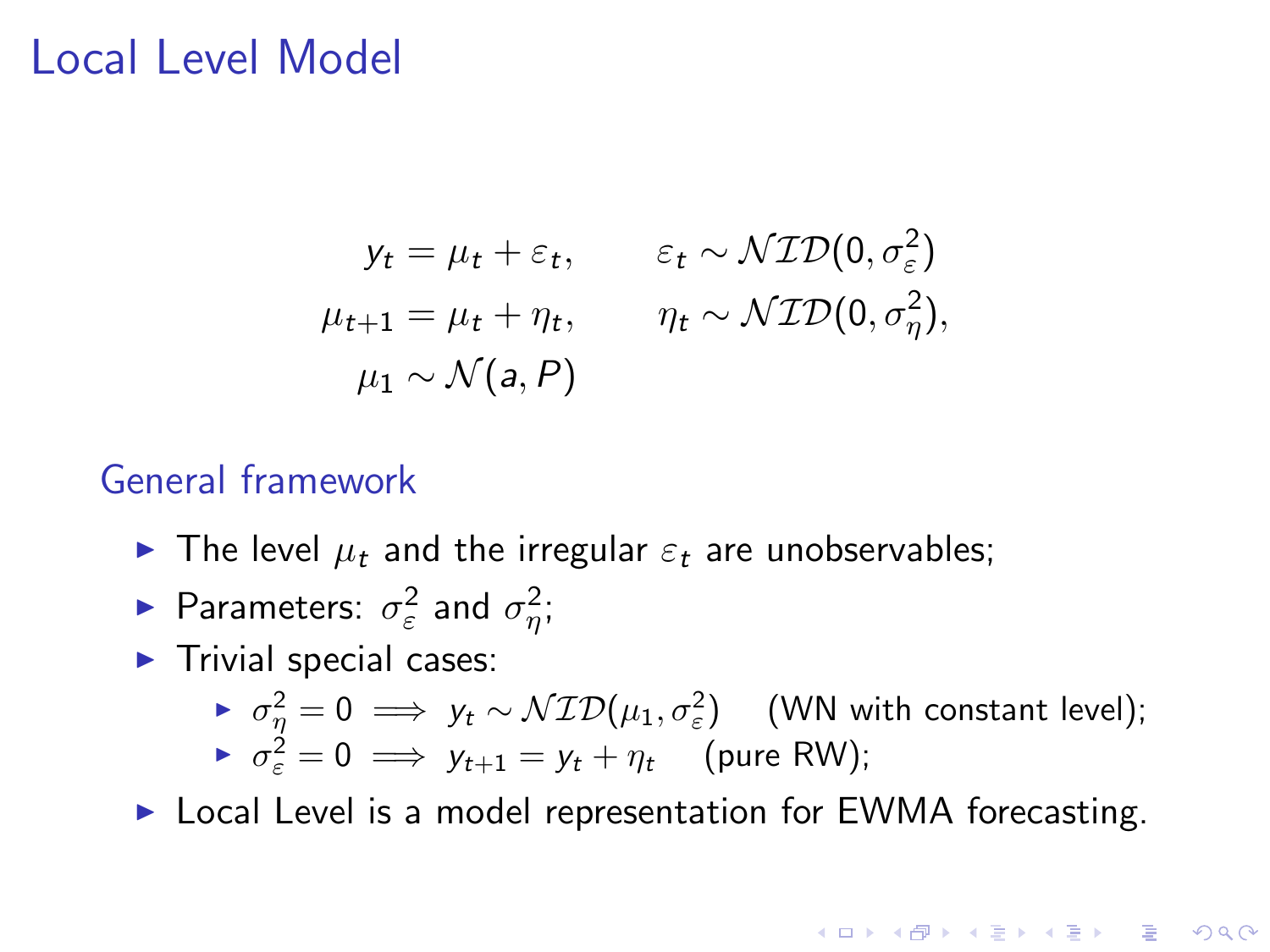

K ロ ト K 個 ト K 差 ト K 差 ト 重  $299$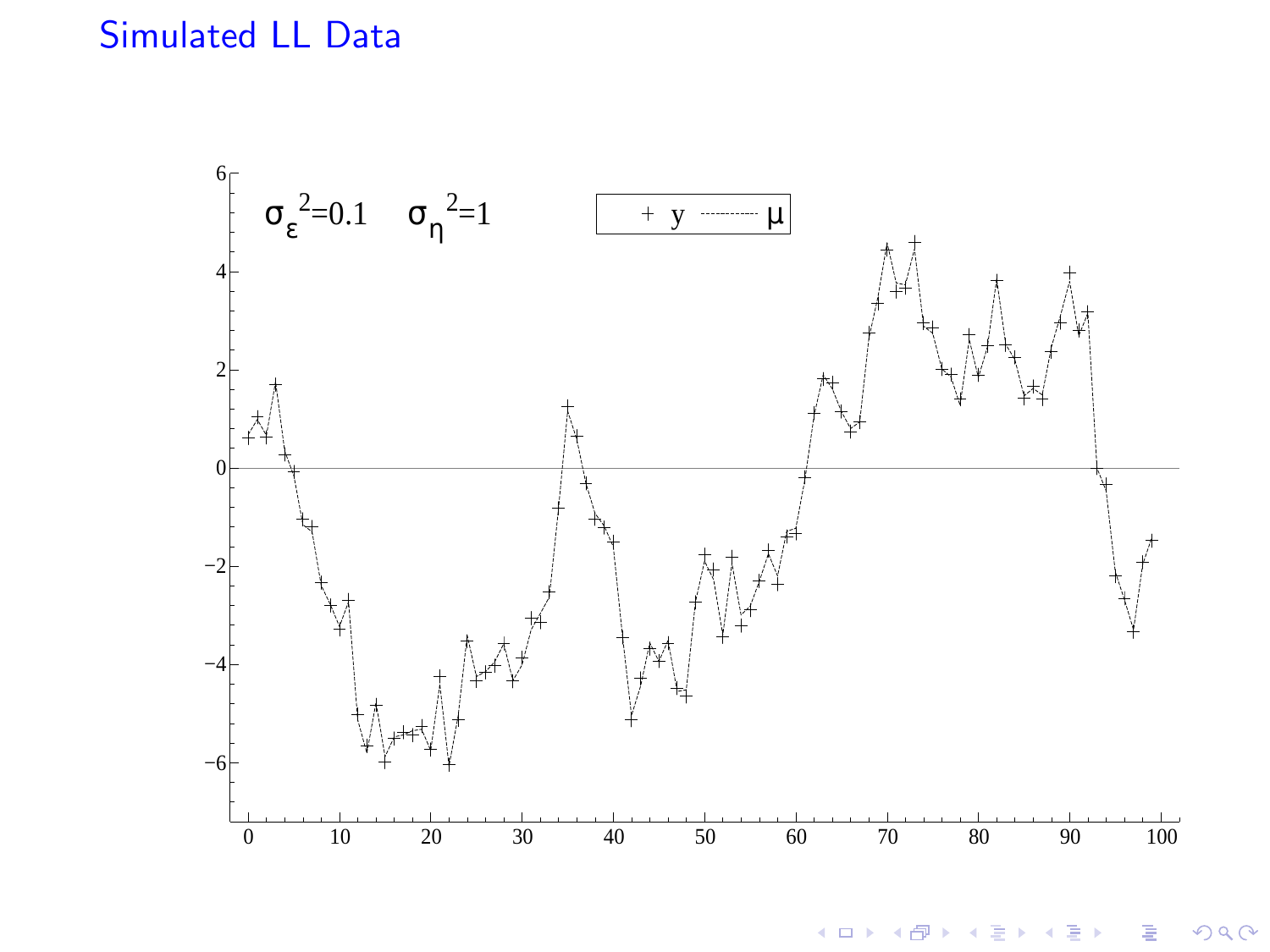

(ロ) (個) (差) 重 È  $299$  $\sim$  4  $\,$ п.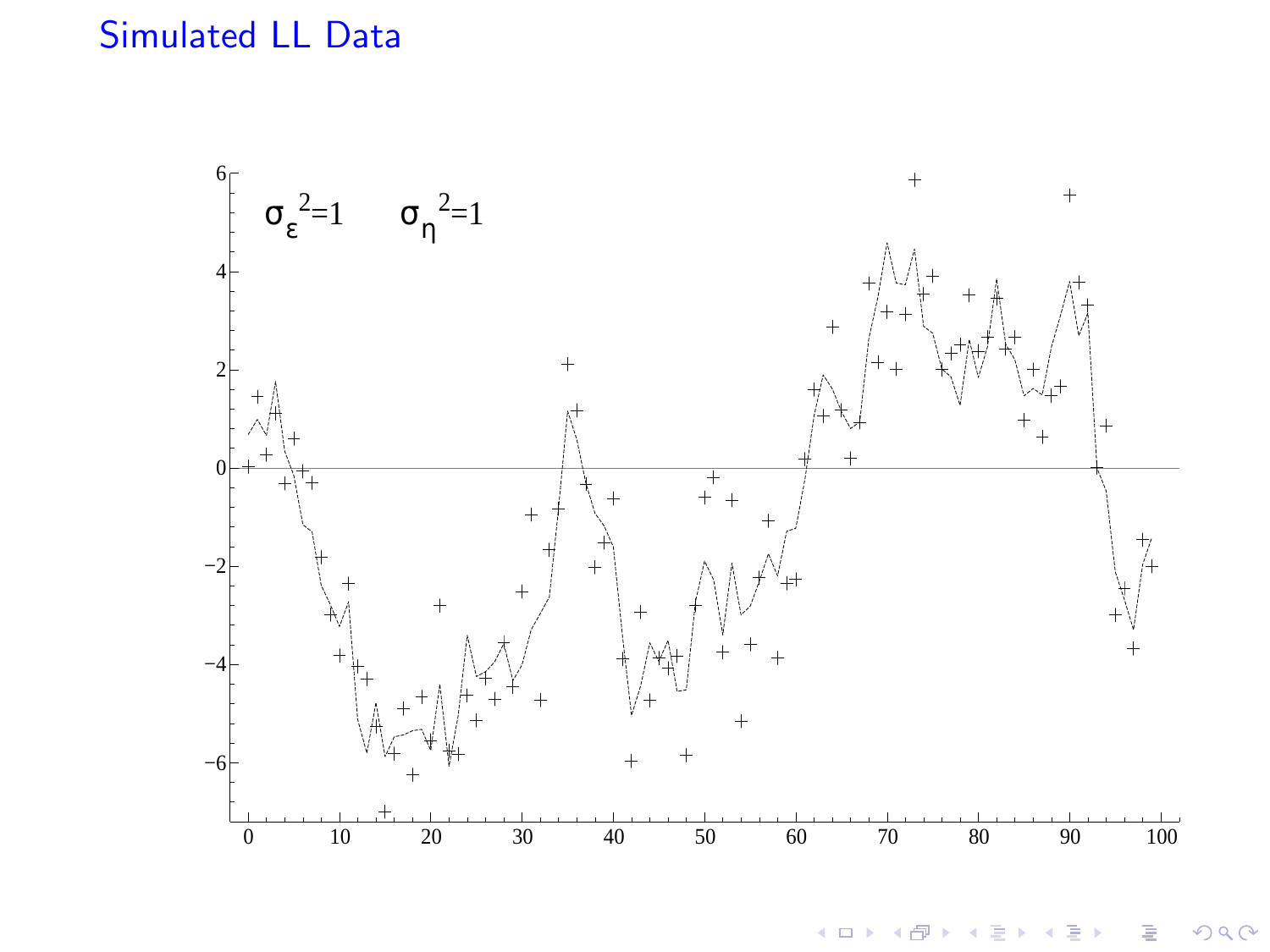

K ロ ト K 個 ト K 差 ト K 差 ト È  $299$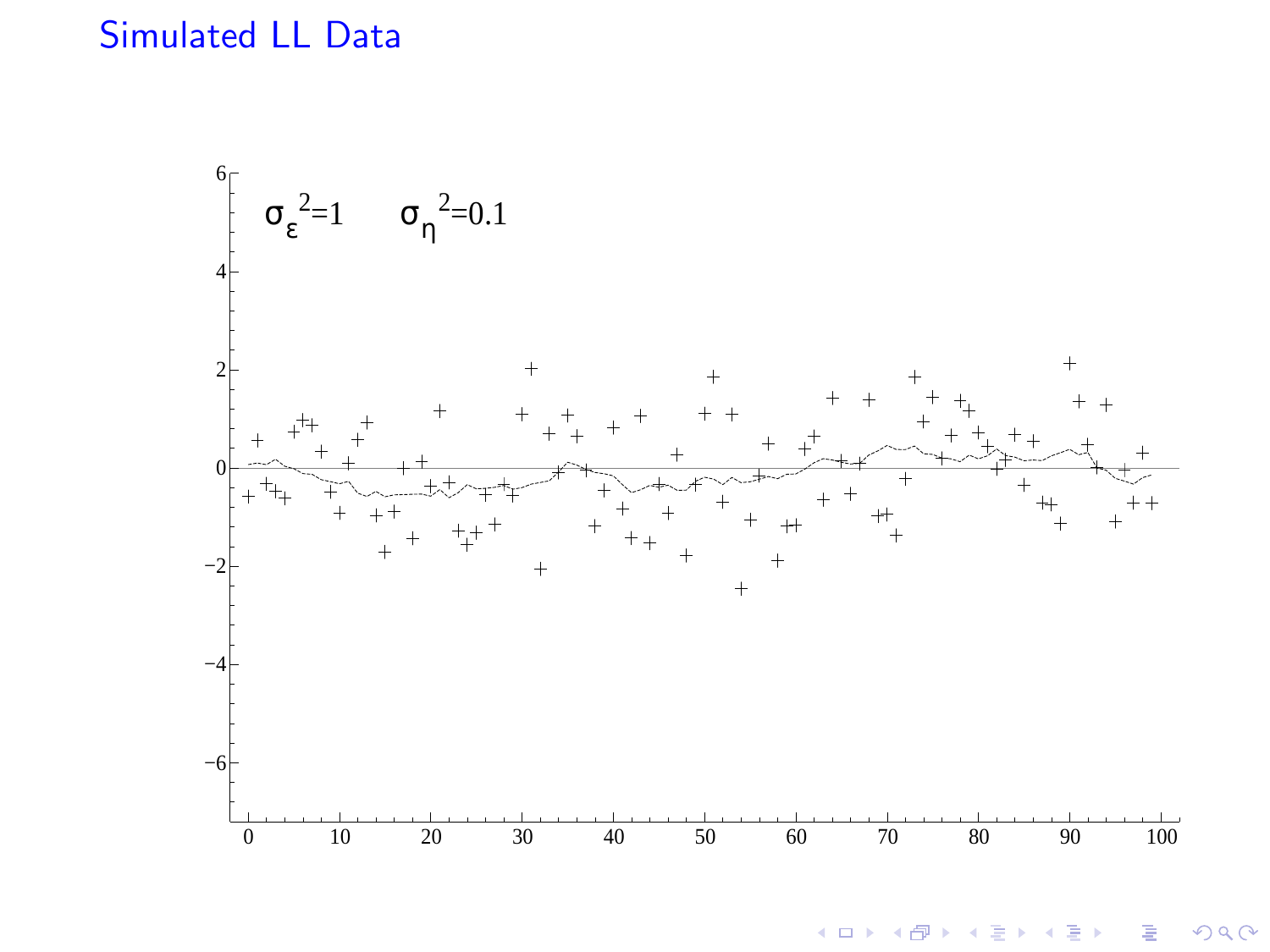

**K ロ ト K 御 ト K 差 ト** È  $299$ ÷.  $\sim$  41 **In**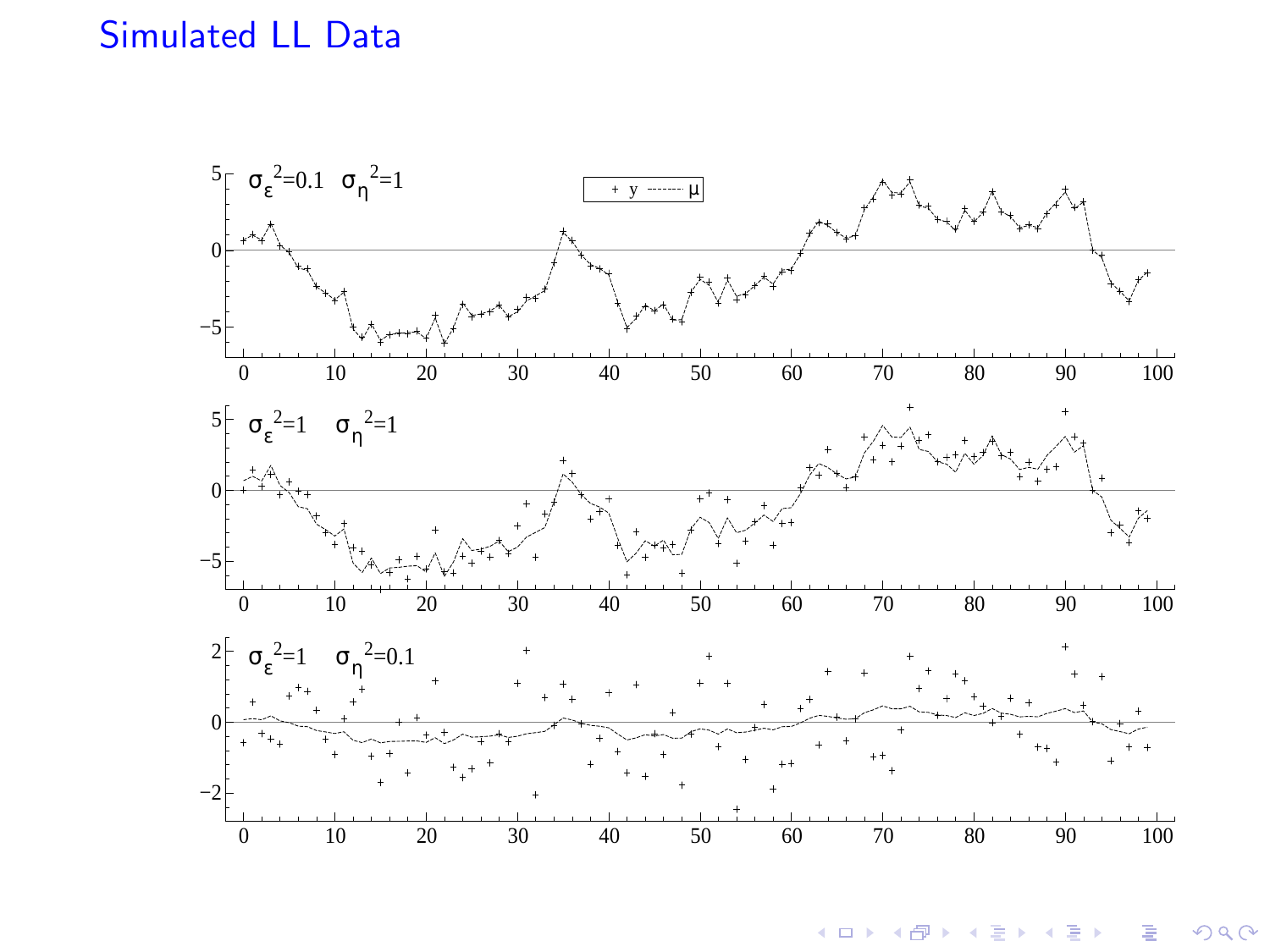### Local Level Model

$$
y_t = \mu_t + \varepsilon_t, \qquad \varepsilon_t \sim \mathcal{NID}(0, \sigma_{\varepsilon}^2),
$$
  

$$
\mu_{t+1} = \mu_t + \eta_t, \qquad \eta_t \sim \mathcal{NID}(0, \sigma_{\eta}^2),
$$

Its properties

 $\blacktriangleright$  First difference is stationary:

$$
\Delta y_t = \Delta \mu_t + \Delta \varepsilon_t = \eta_{t-1} + \varepsilon_t - \varepsilon_{t-1}.
$$

▶ Dynamic properties of  $\Delta y_t$ :

$$
E(\Delta y_t) = 0,
$$
  
\n
$$
\gamma_0 = E(\Delta y_t \Delta y_t) = \sigma_\eta^2 + 2\sigma_\varepsilon^2,
$$
  
\n
$$
\gamma_1 = E(\Delta y_t \Delta y_{t-1}) = -\sigma_\varepsilon^2,
$$
  
\n
$$
\gamma_\tau = E(\Delta y_t \Delta y_{t-\tau}) = 0 \text{ for } \tau \ge 2.
$$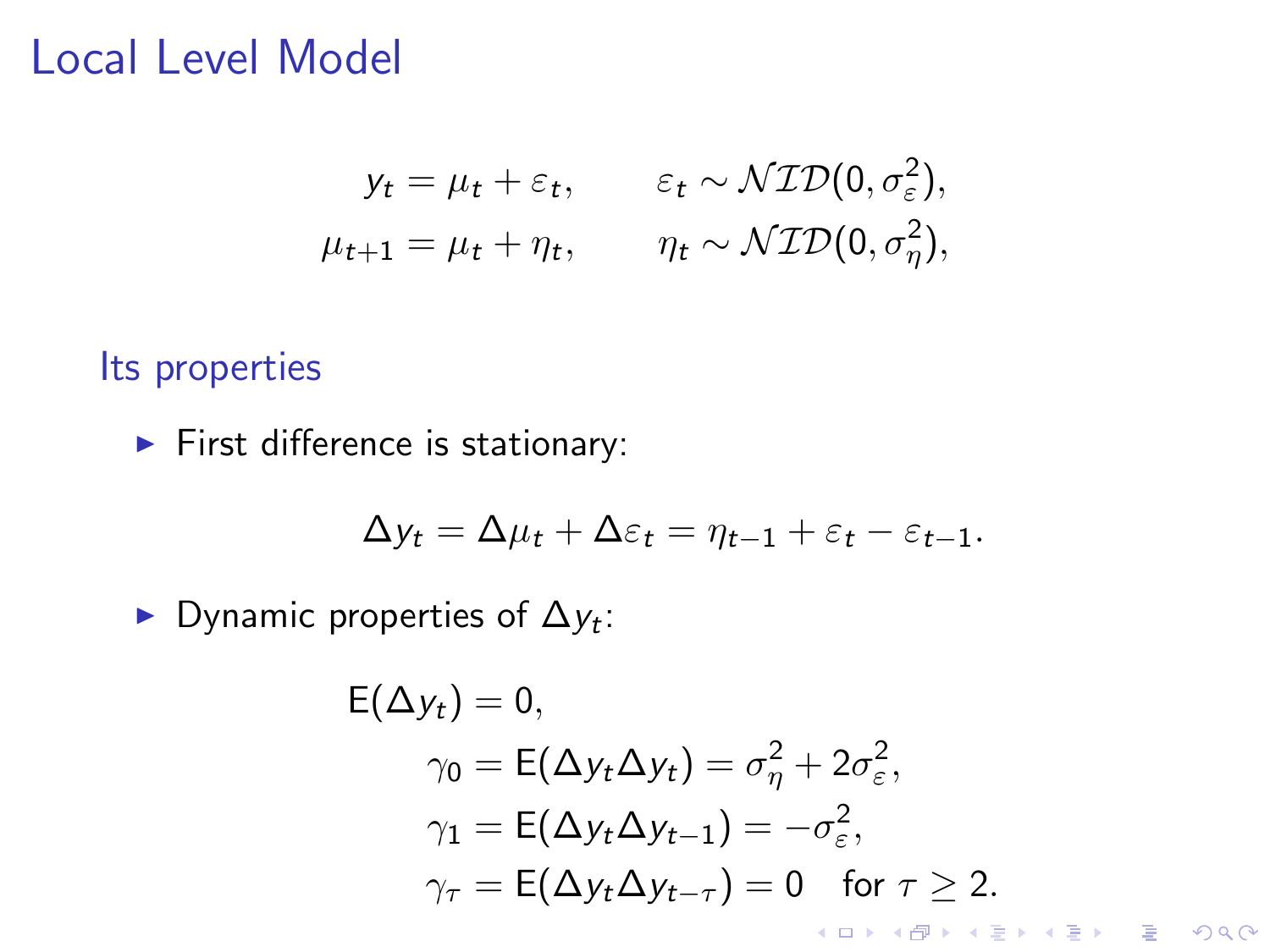### Properties of the LL model

► The ACF of  $\Delta y_t$  is

$$
\rho_1 = \frac{-\sigma_{\varepsilon}^2}{\sigma_{\eta}^2 + 2\sigma_{\varepsilon}^2} = -\frac{1}{q+2}, \qquad q = \sigma_{\eta}^2/\sigma_{\varepsilon}^2,
$$
  

$$
\rho_{\tau} = 0, \qquad \tau \ge 2.
$$

- $\blacktriangleright$  q is called the signal-noise ratio;
- ► The model for  $\Delta y_t$  is MA(1) with restricted parameters such that

$$
-1/2\leq\rho_1\leq0
$$

i.e.,  $y_t$  is  $ARIMA(0,1,1)$ ;

► Write  $\Delta y_t = \xi_t + \theta \xi_{t-1}, \quad \xi_t \sim \mathcal{NID}(0, \sigma^2)$  to solve  $\theta$ :

$$
\theta = \frac{1}{2} \left( \sqrt{q^2 + 4q} - 2 - q \right).
$$

**K ロ ▶ K @ ▶ K 할 X X 할 X 및 할 X X Q Q O**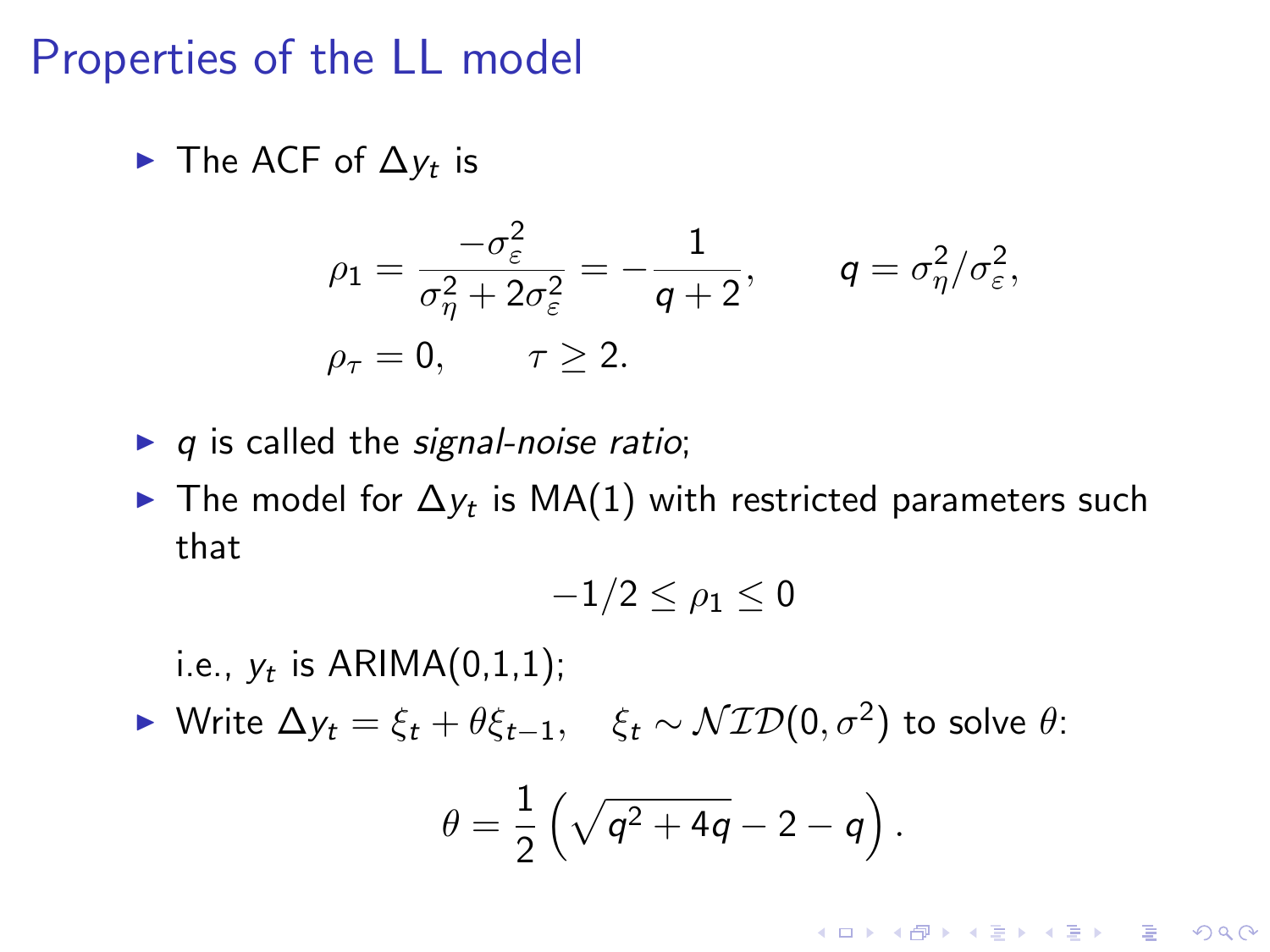## Local Level Model

- $\blacktriangleright$  The model parameters are estimated by Maximum Likelihood;
- $\triangleright$  Advantages of model based approach: assumptions can be tested, parameters are estimated...;
- $\triangleright$  The model with estimated parameters is used for the signal extraction of components;
- $\blacktriangleright$  The estimated level  $\mu_t$  is effectively a locally weighted average of the data;
- $\blacktriangleright$  The distribution of weights can be compared with Kernel functions in nonparametric regressions;
- $\triangleright$  On basis of model, the methods yield minimum mean square error (MMSE) forecasts and the associated confidence intervals.

4 D > 4 P + 4 B + 4 B + B + 9 Q O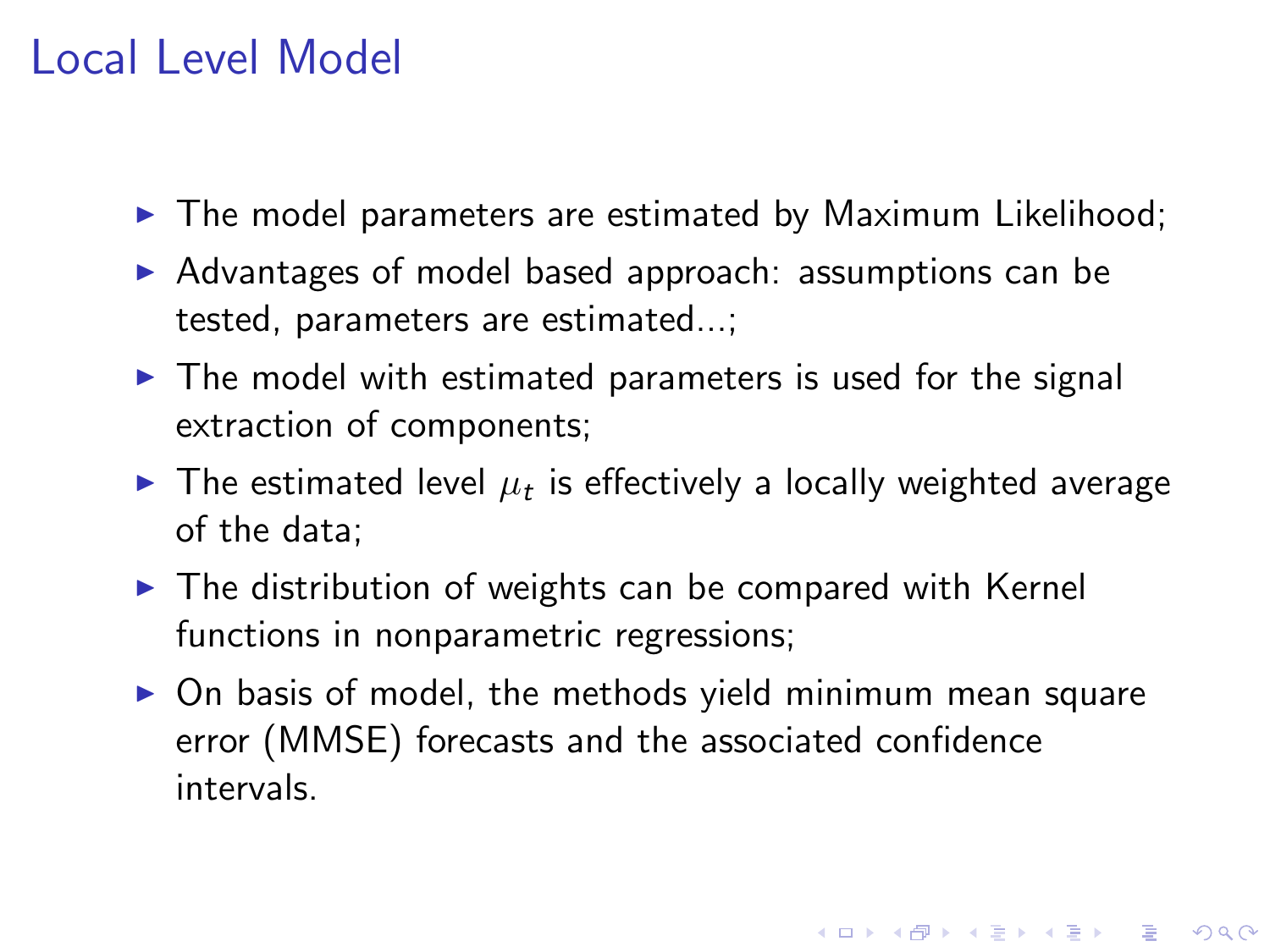#### Nile Data: decomposition



**K ロ ⊁ K 倒 ≯ K 差**  $2Q$ Þ ŧ ×.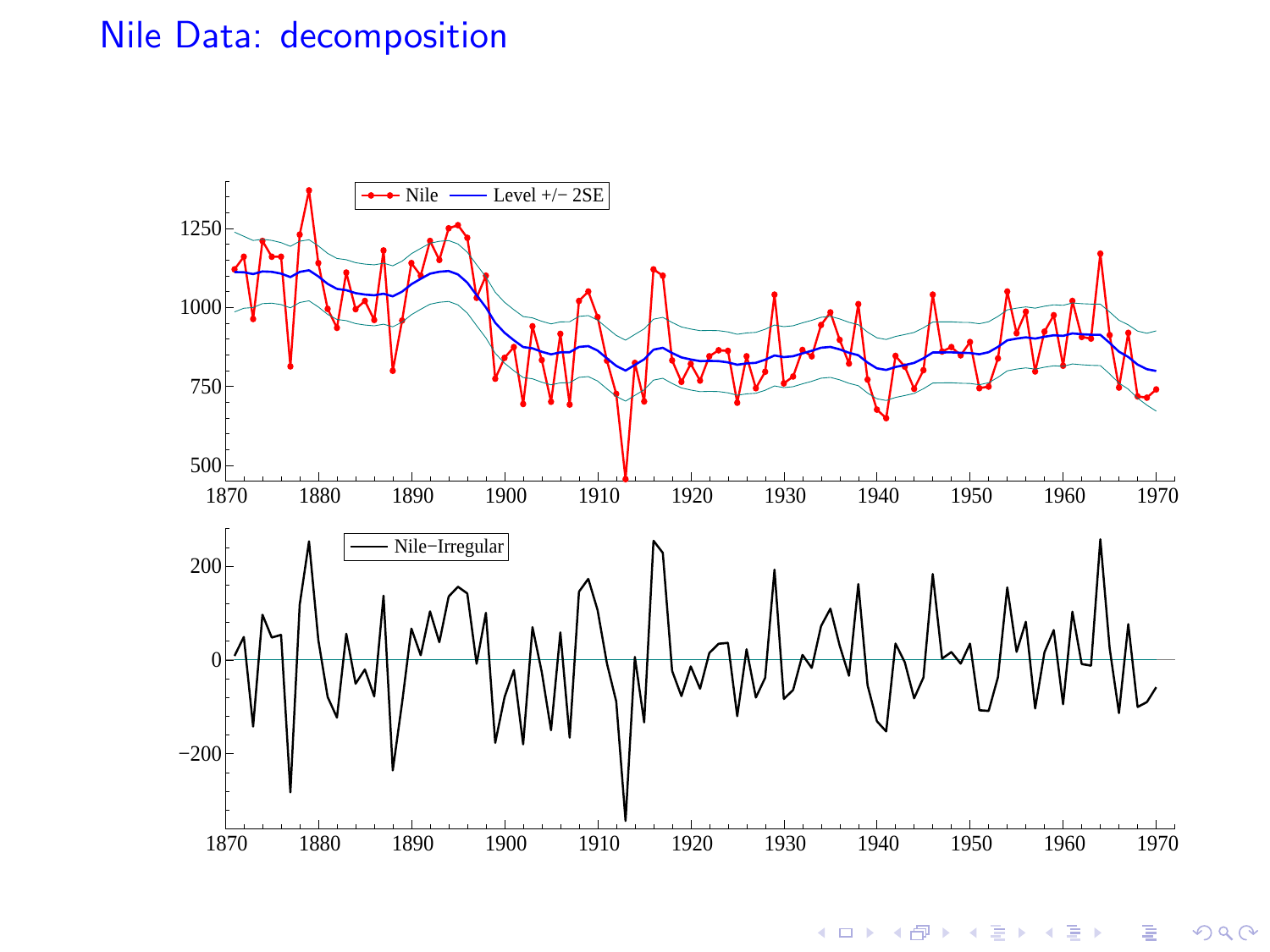### Nile Data: decomposition weights



**K ロ ト K 御 ト K 差 ト**  $\Rightarrow$  $2Q$  $\sim$ ŧ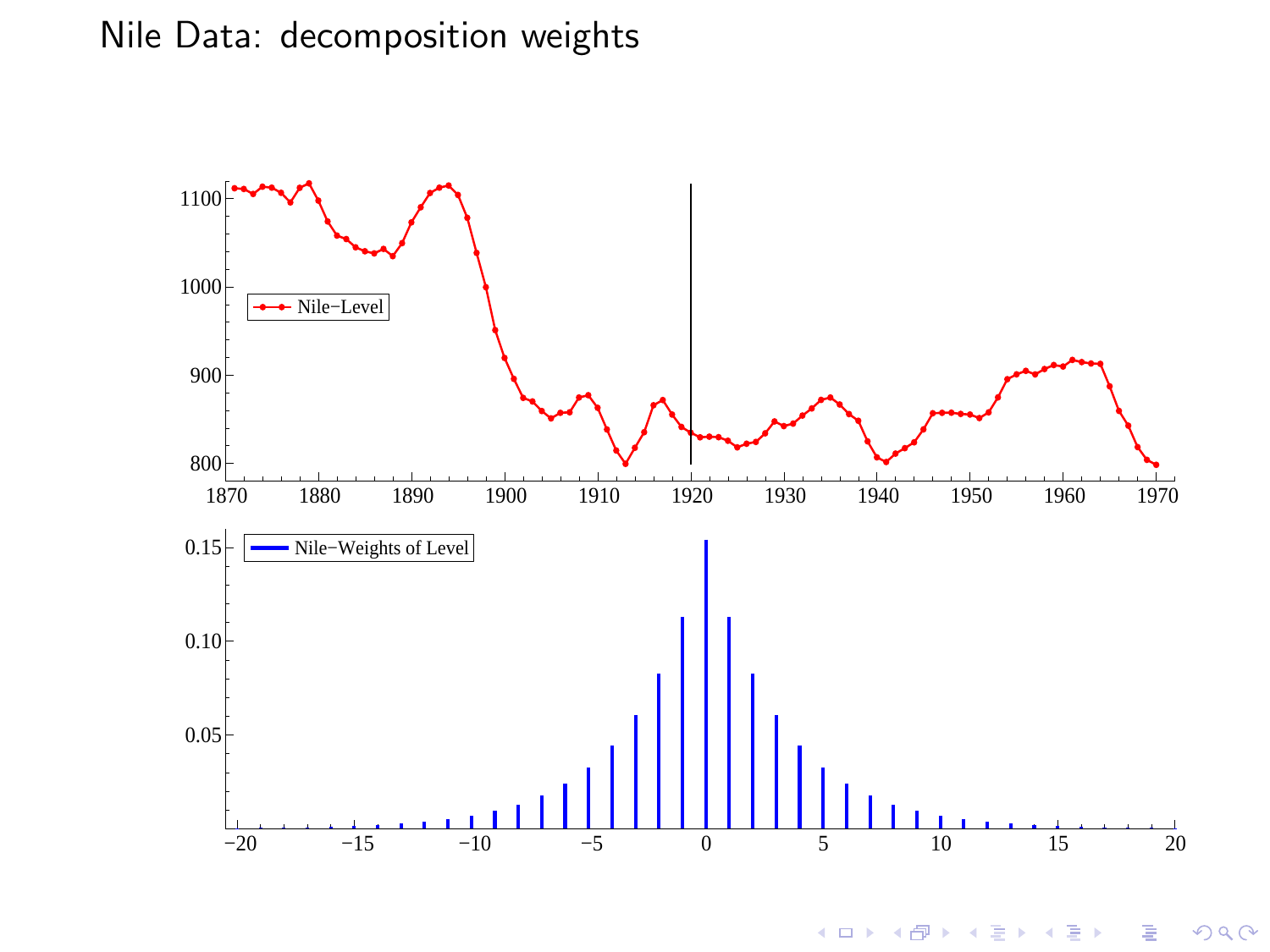#### Nile Data: forecasts



つくで **K ロ ▶ K 伊 ▶ K 舌** Þ ŧ ×.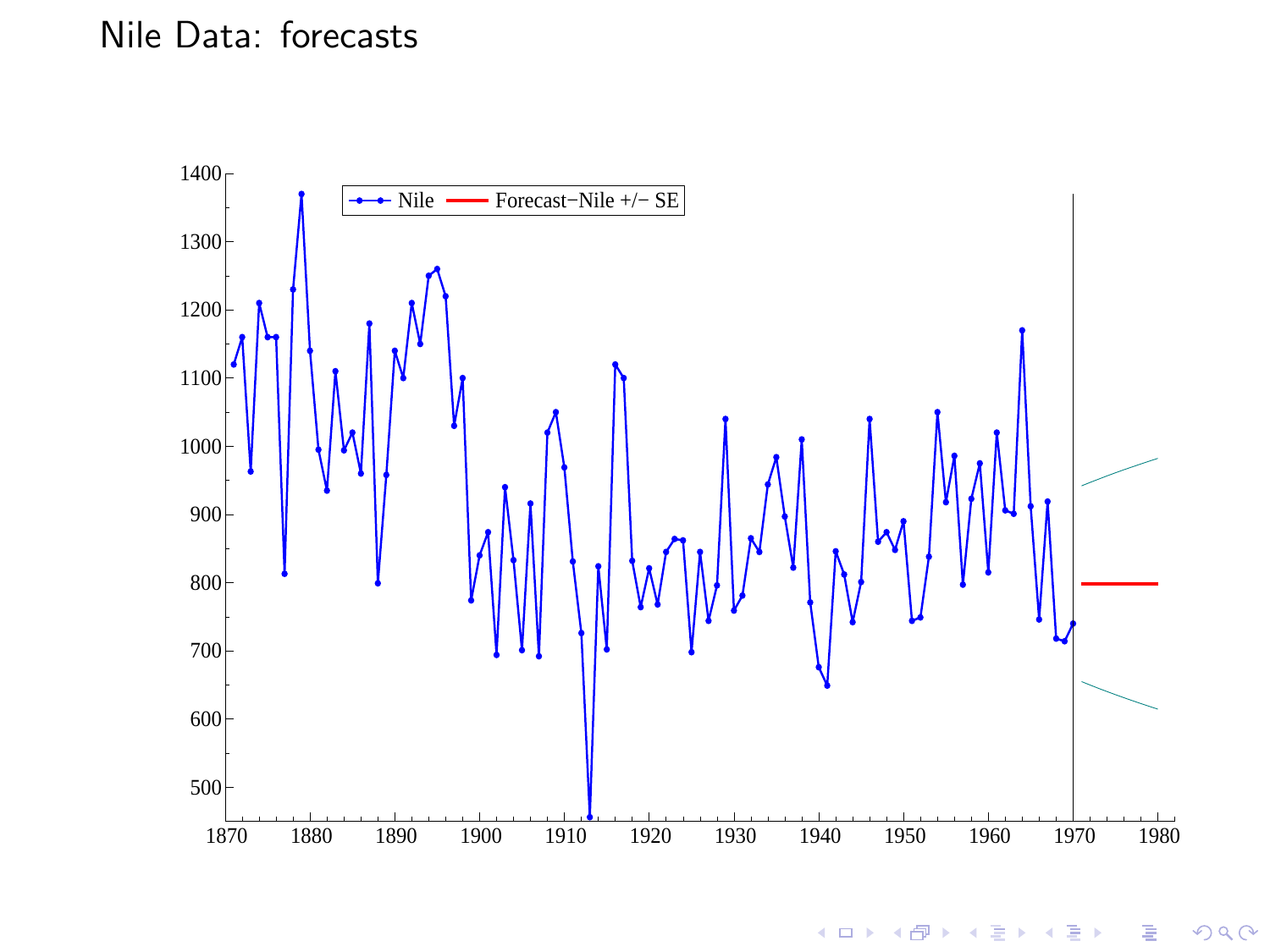## Kalman Filter

- $\triangleright$  The Kalman filter calculates the mean and variance of the unobserved state, given the observations.
- $\triangleright$  The state is Gaussian: the complete distribution is characterized by the mean and variance.
- $\triangleright$  The filter is a recursive algorithm; the current best estimate is updated whenever a new observation is obtained.
- $\triangleright$  To start the recursion, we need  $a_1$  and  $P_1$ , which we assumed given.
- $\triangleright$  There are various ways to initialize when  $a_1$  and  $P_1$  are unknown, which we will not discuss here. See discussion in DK book, Chapter 2.

4 D > 4 P + 4 B + 4 B + B + 9 Q O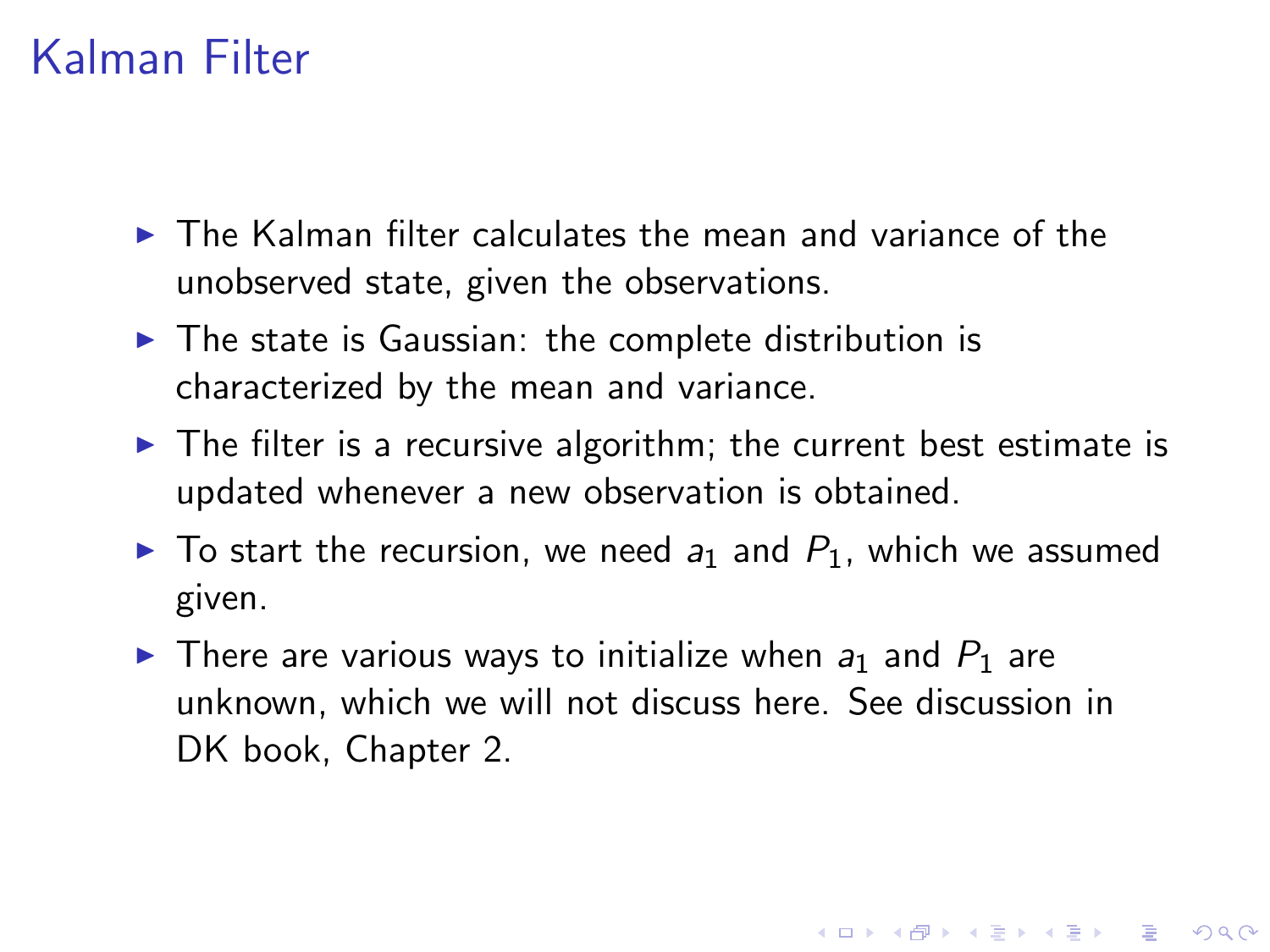## Kalman Filter

The unobserved variable  $\mu_t$  can be estimated from the observations with the Kalman filter:

$$
v_t = y_t - a_t,
$$
  
\n
$$
F_t = P_t + \sigma_\varepsilon^2,
$$
  
\n
$$
K_t = P_t F_t^{-1},
$$
  
\n
$$
a_{t+1} = a_t + K_t v_t,
$$
  
\n
$$
P_{t+1} = P_t + \sigma_\eta^2 - K_t^2 F_t,
$$

for  $t = 1, \ldots, n$  and starting with given values for  $a_1$  and  $P_1$ .

$$
\blacktriangleright
$$
 Writing  $Y_t = \{y_1, \ldots, y_t\}$ , define

$$
a_{t+1} = \mathsf{E}(\mu_{t+1} | Y_t), \qquad P_{t+1} = \text{var}(\mu_{t+1} | Y_t).
$$

KO K K Ø K K I K I LA LI I LA K DR OK LI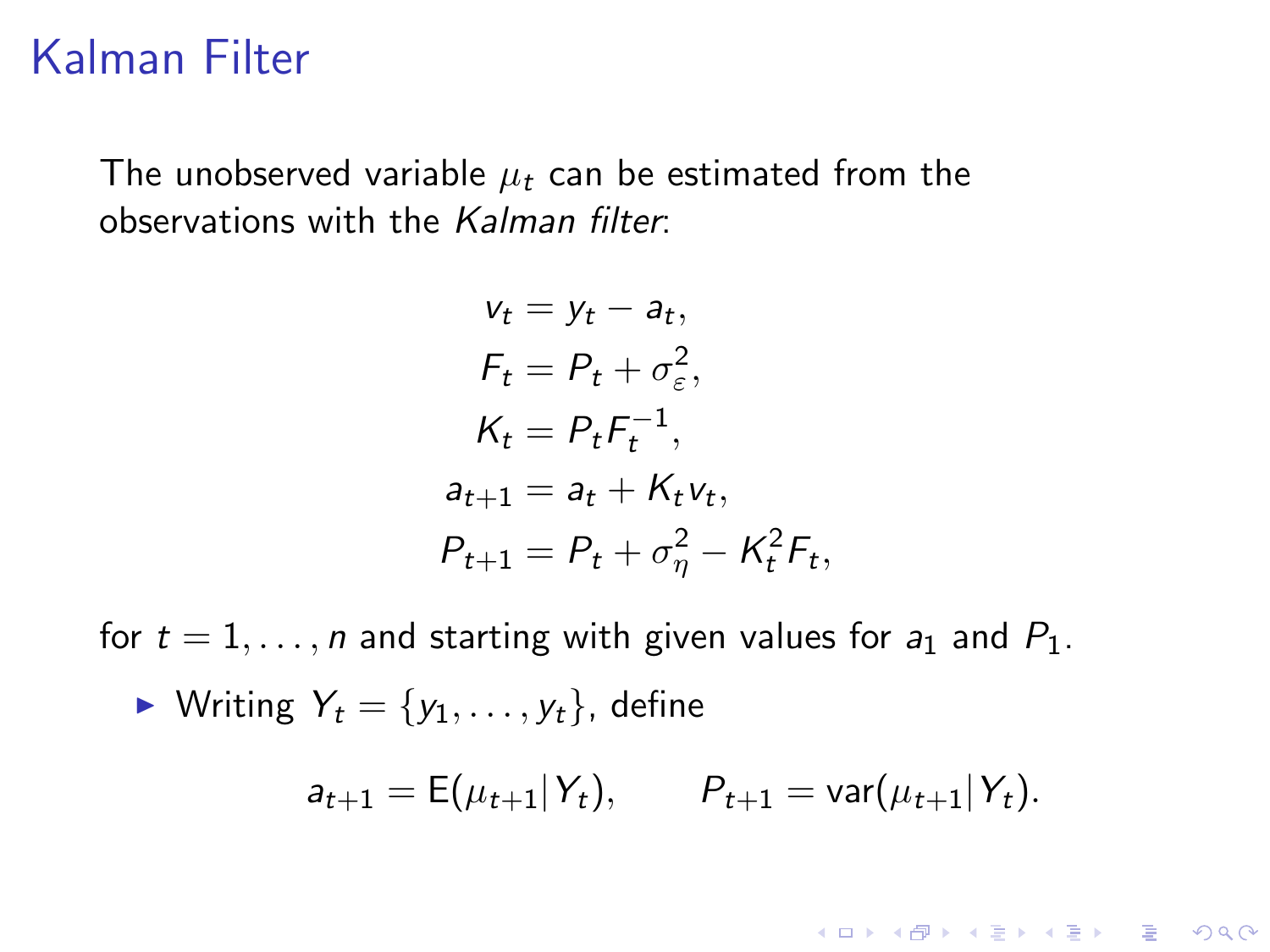## Kalman Filter

Local level model:  $\mu_{t+1} = \mu_t + \eta_t$ ,  $y_t = \mu_t + \varepsilon_t$ .

$$
\blacktriangleright
$$
 Writing  $Y_t = \{y_1, \ldots, y_t\}$ , define

$$
a_{t+1} = \mathsf{E}(\mu_{t+1} | Y_t), \qquad P_{t+1} = \text{var}(\mu_{t+1} | Y_t);
$$

 $\blacktriangleright$  The prediction error is

$$
v_t = y_t - E(y_t|Y_{t-1})
$$
  
=  $y_t - E(\mu_t + \varepsilon_t|Y_{t-1})$   
=  $y_t - E(\mu_t|Y_{t-1})$   
=  $y_t - a_t$ ;

4 D > 4 P + 4 B + 4 B + B + 9 Q O

- If follows that  $v_t = (\mu_t a_t) + \varepsilon_t$  and  $E(v_t) = 0$ ;
- The prediction error variance is  $F_t = \text{var}(v_t) = P_t + \sigma_{\varepsilon}^2$ .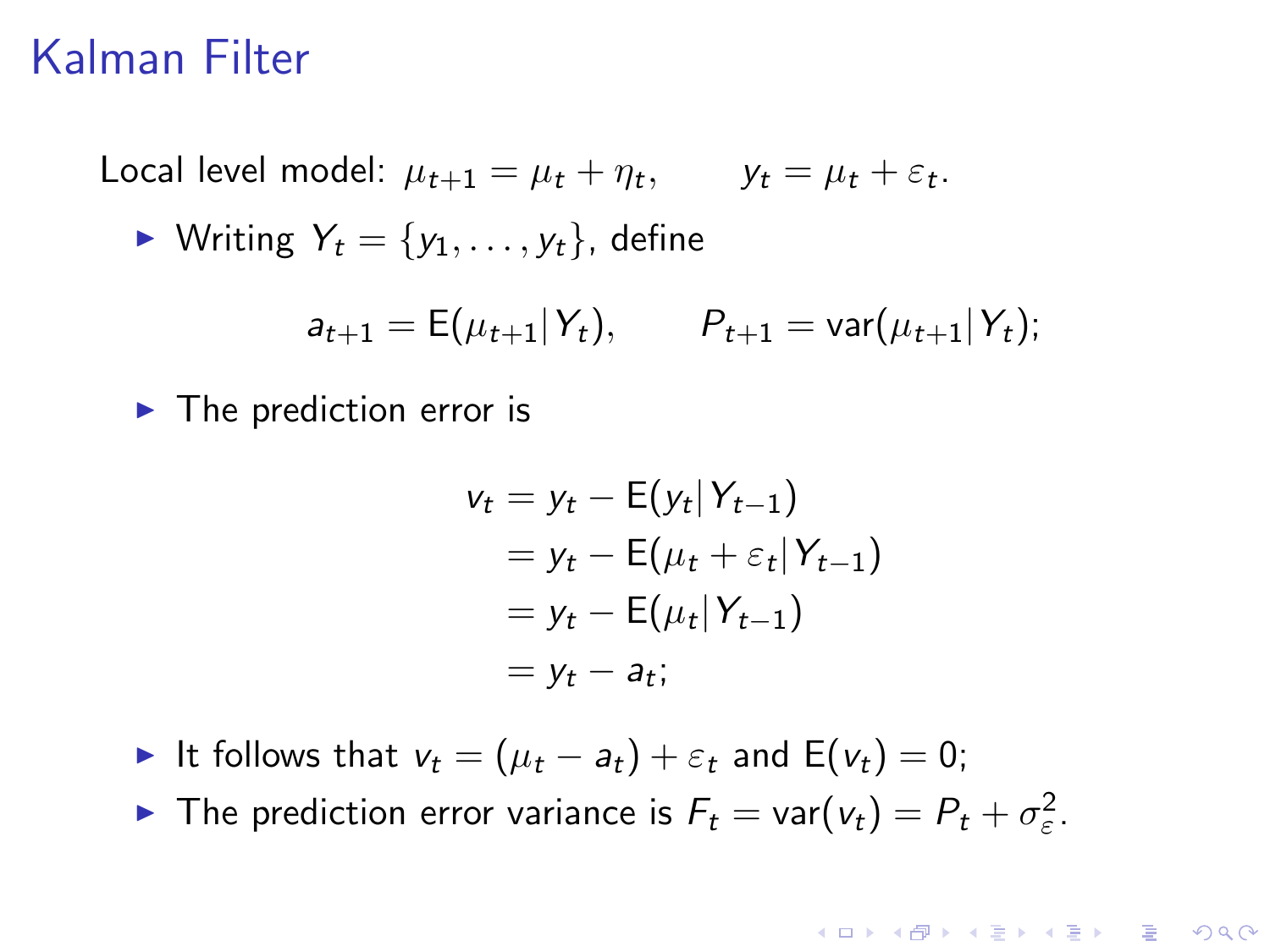## Regression theory

The proof of the Kalman filter uses lemmas from the multivariate Normal regression theory.

### Lemma 1

Suppose  $x, y$  are jointly Normally distributed vectors. Then

$$
E(x|y) = E(x) + \Sigma_{xy} \Sigma_y^{-1} y,
$$
  
var $(x|y) = \Sigma_{xx} - \Sigma_{xy} \Sigma_{yy}^{-1} \Sigma_{xy}'.$ 

#### Lemma 2

Suppose  $x, y$  and  $z$  are jointly Normally distributed vectors with  $E(z) = 0$  and  $\Sigma_{vz} = 0$ . Then

$$
E(x|y, z) = E(x|y) + \Sigma_{xz} \Sigma_{zz}^{-1} z,
$$
  
var(x|y, z) = var(x|y) - \Sigma\_{xz} \Sigma\_{zz}^{-1} \Sigma\_{xz}.

**KORK ERKER ADAM ADA**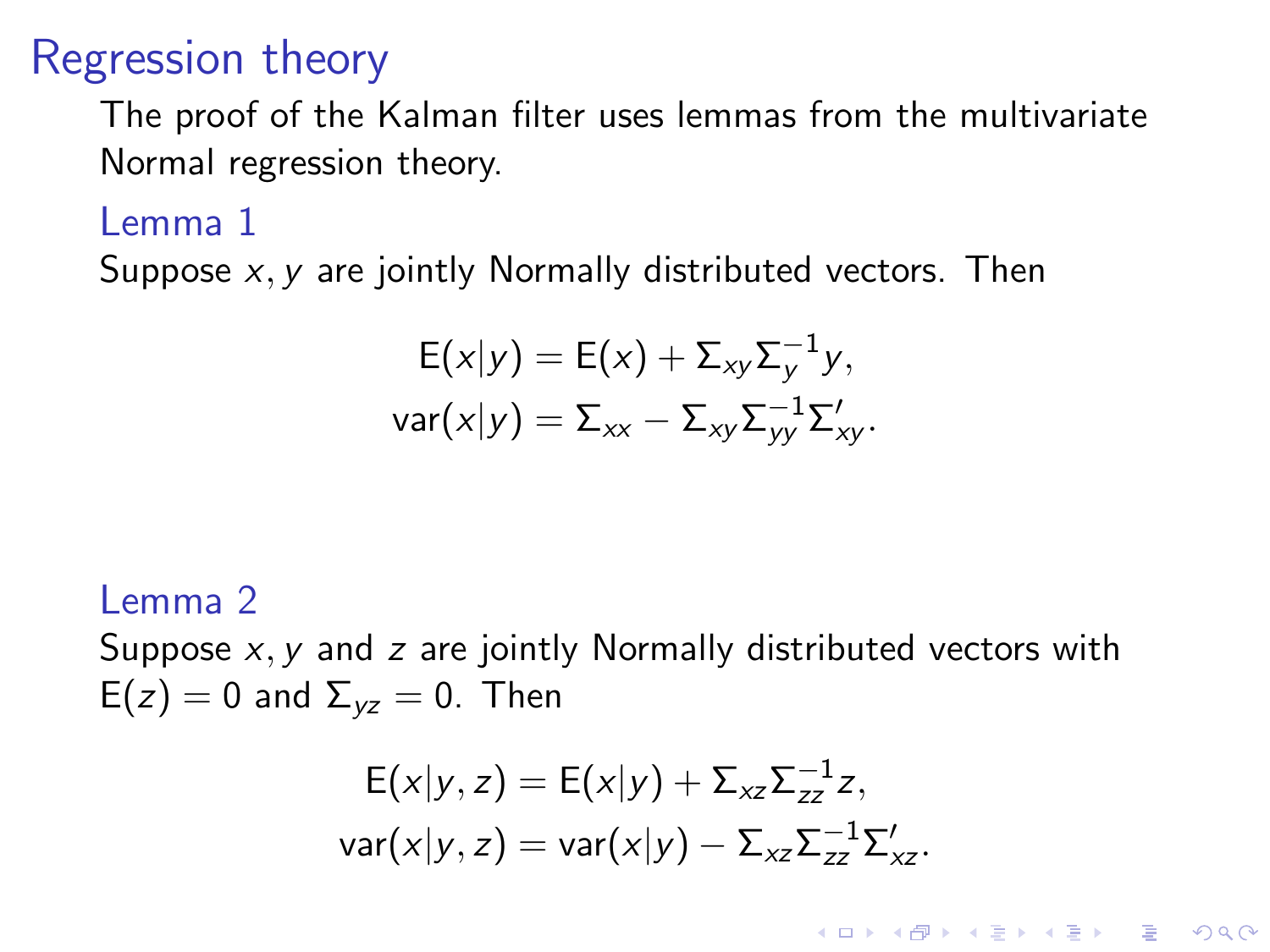## Derivation Kalman Filter

Local level model:  $\mu_{t+1} = \mu_t + \eta_t$ ,  $y_t = \mu_t + \varepsilon_t$ .

- ► We have  $Y_t = \{Y_{t-1}, y_t\} = \{Y_{t-1}, v_t\}$  and  $E(v_t y_{t-1}) = 0$  for  $j = 1, \ldots, t - 1;$
- ► The lemma is  $E(x|y, z) = E(x|y) + \sum_{xz} \sum_{zz}^{-1} z$ . In our case, take  $x = \mu_{t+1}$ ,  $y = Y_{t-1}$  and  $z = v_t = (\mu_t - a_t) + \varepsilon_t;$
- $\blacktriangleright$  E(x|y) implies that  $E(\mu_{t+1}|Y_{t-1}) = E(\mu_t|Y_{t-1}) + E(\eta_t|Y_{t-1}) = a_t;$

# Further,  $\Sigma_{xz}$  provides the expression  $E(\mu_{t+1}v_t) = E(\mu_t v_t) + E(\eta_t v_t) = E[(\mu_t - a_t)(y_t - a_t)] +$  $E(\eta_t v_t) = E[(\mu_t - a_t)(\mu_t - a_t)] + E[(\mu_t - a_t)\varepsilon_t] + E(\eta_t v_t) = P_t;$

 $\blacktriangleright$  Since  $\Sigma_{zz} = F_t$ , we can apply lemma and obtain the state update

$$
a_{t+1} = E(\mu_{t+1} | Y_{t-1}, y_t)
$$
  
=  $a_t + P_t F_t^{-1} v_t$   
=  $a_t + K_t v_t$ ; with  $K_t = P_t F_t^{-1}$ .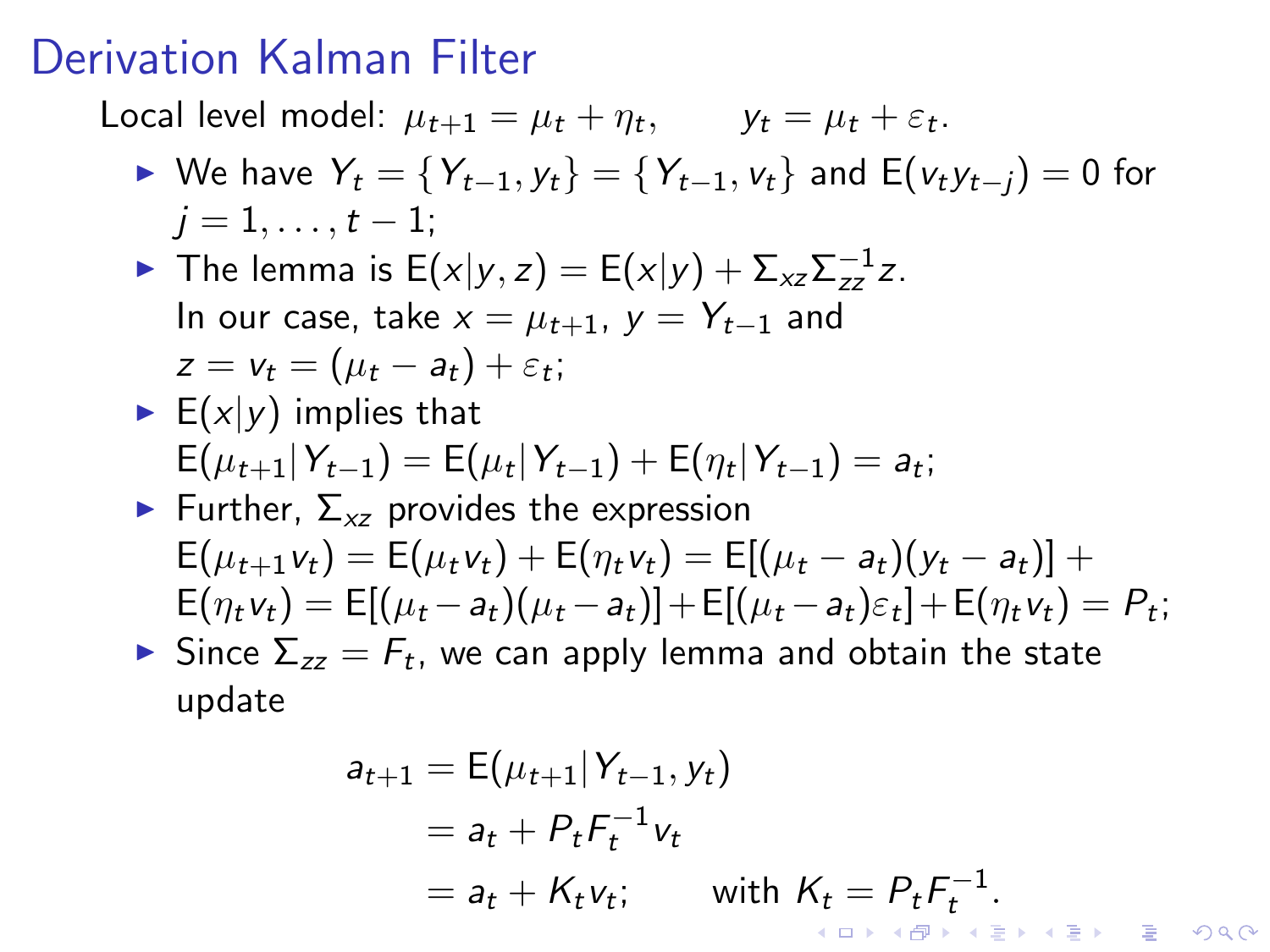## Kalman Filter Derived

- $\blacktriangleright$  Our best prediction of  $y_t$  based on its past is  $a_t$ . When the actual observation arrives, calculate the prediction error  $v_t = y_t - a_t$  and its variance  $F_t = P_t + \sigma_{\varepsilon}^2$ .
- $\triangleright$  The best estimate of the state mean for the next period is based on both the current estimate  $a_t$  and the new information  $v_t$ :

$$
a_{t+1}=a_t+K_tv_t,
$$

similarly for the variance:

$$
P_{t+1} = P_t + \sigma_{\eta}^2 - K_t F_t K_t'.
$$

 $\blacktriangleright$  The Kalman gain

$$
K_t = P_t F_t^{-1}
$$

is the optimal weighting matrix for the new evidence.

<span id="page-22-0"></span> $\triangleright$  You should be able to replicate the proof of the Kalman filter for the Local Level Model (DK, Chapter 2).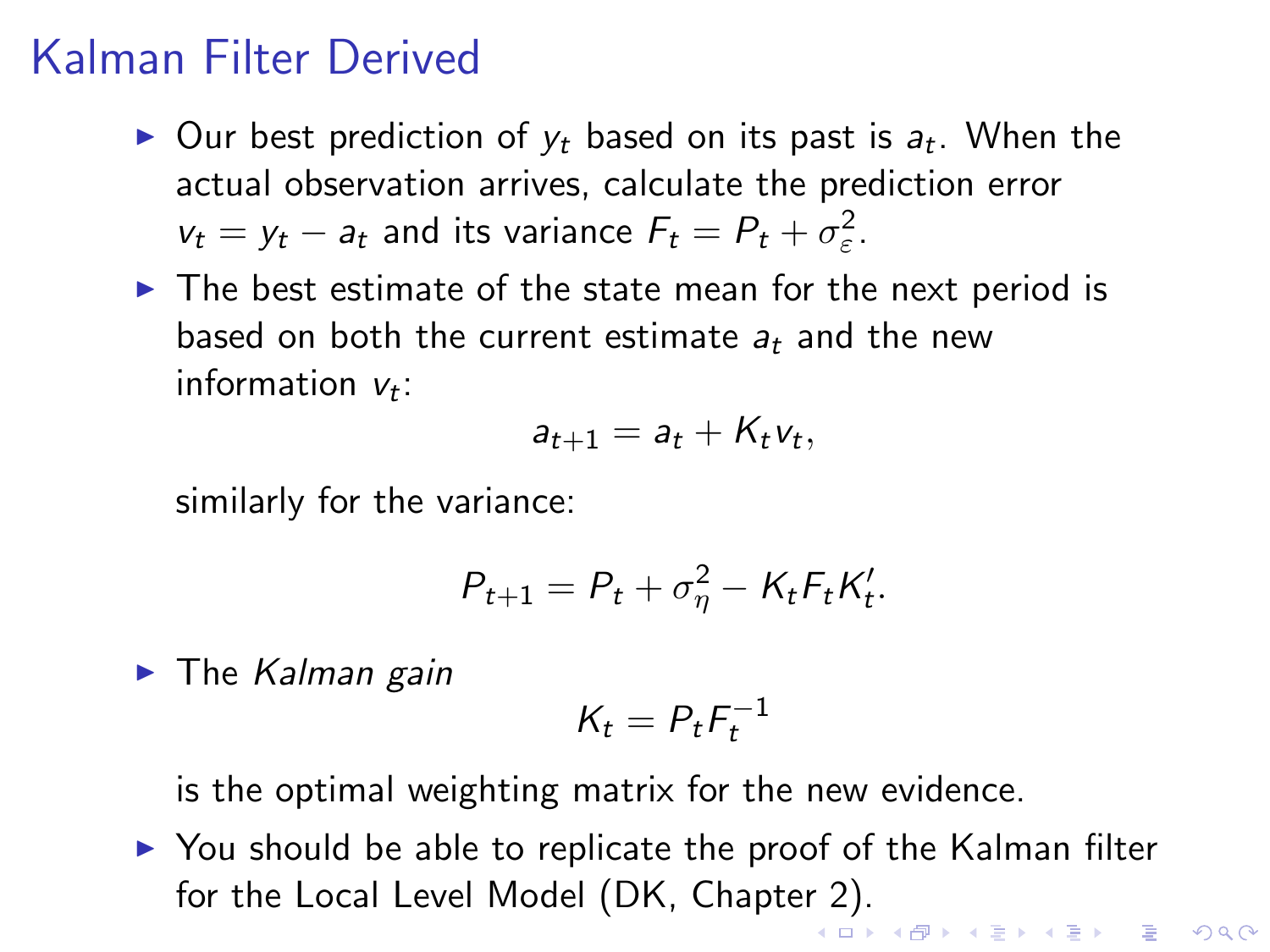Kalman filter for Nile Data: (i)  $a_t$ ; (ii)  $P_t$ ; (iii)  $v_t$  and (iv)  $F_t$ .



**K ロ ▶ K 伊 ▶ K** B Ξ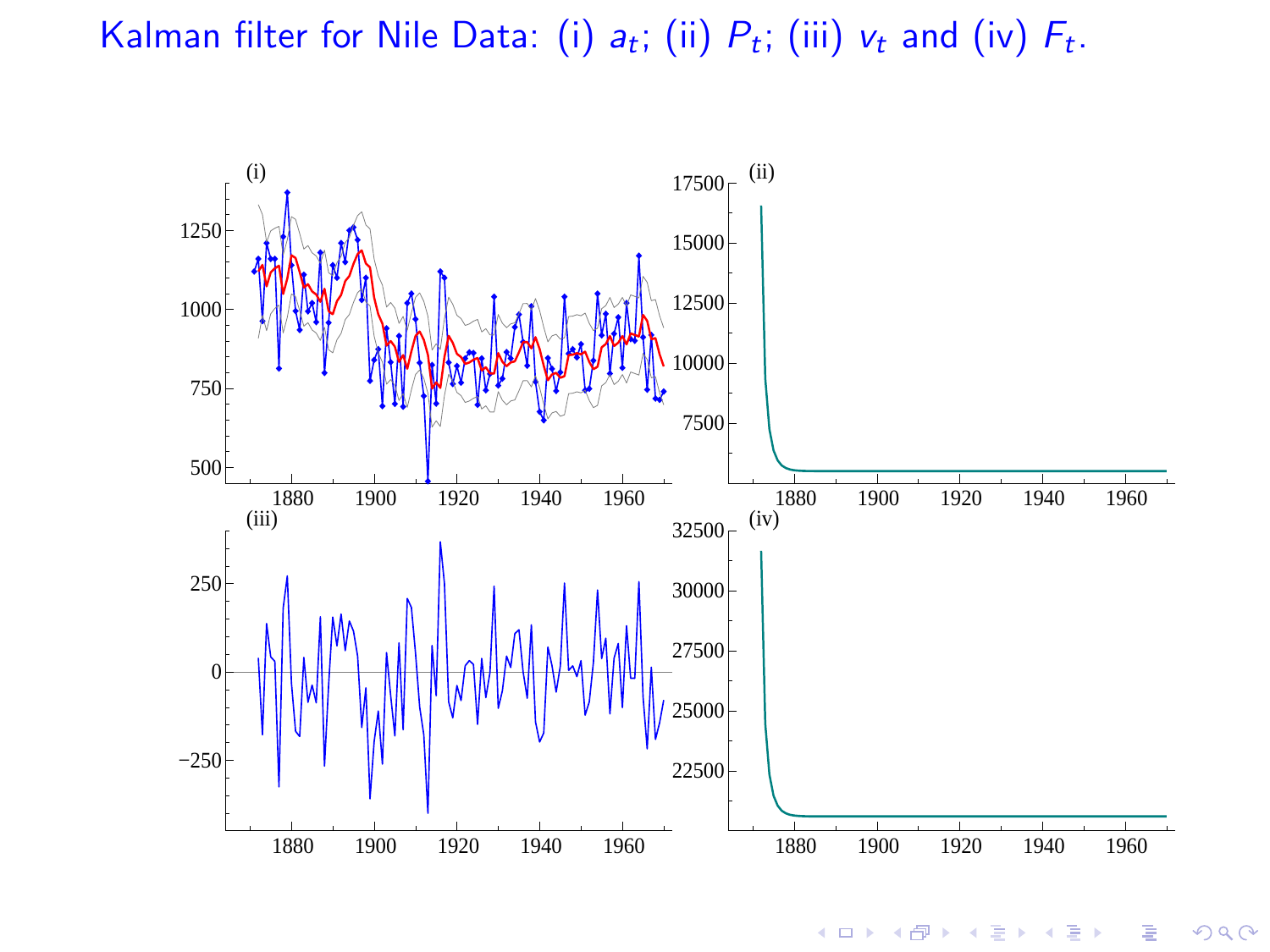### Steady State Kalman Filter

Kalman filter converges to a positive value, say  $P_t \to \bar{P}$ . We would then have

$$
F_t \to \bar{P} + \sigma_{\varepsilon}^2, \qquad K_t \to \bar{P}/(\bar{P} + \sigma_{\varepsilon}^2).
$$

The state prediction variance updating leads to

$$
\bar{P} = \bar{P}\left(1 - \frac{\bar{P}}{\bar{P} + \sigma_{\varepsilon}^2}\right) + \sigma_{\eta}^2,
$$

which reduces to the quadratic

$$
x^2-xq-q=0,
$$

where  $x=\bar{P}/\sigma_\varepsilon^2$  and  $q=\sigma_\eta^2/\sigma_\varepsilon^2$ , with solution

$$
\bar{P}=\sigma_{\varepsilon}^2\bigl(q+\sqrt{q^2+4q}\bigr)/2.
$$

**K ロ ▶ K @ ▶ K 할 X X 할 X 및 할 X X Q Q O**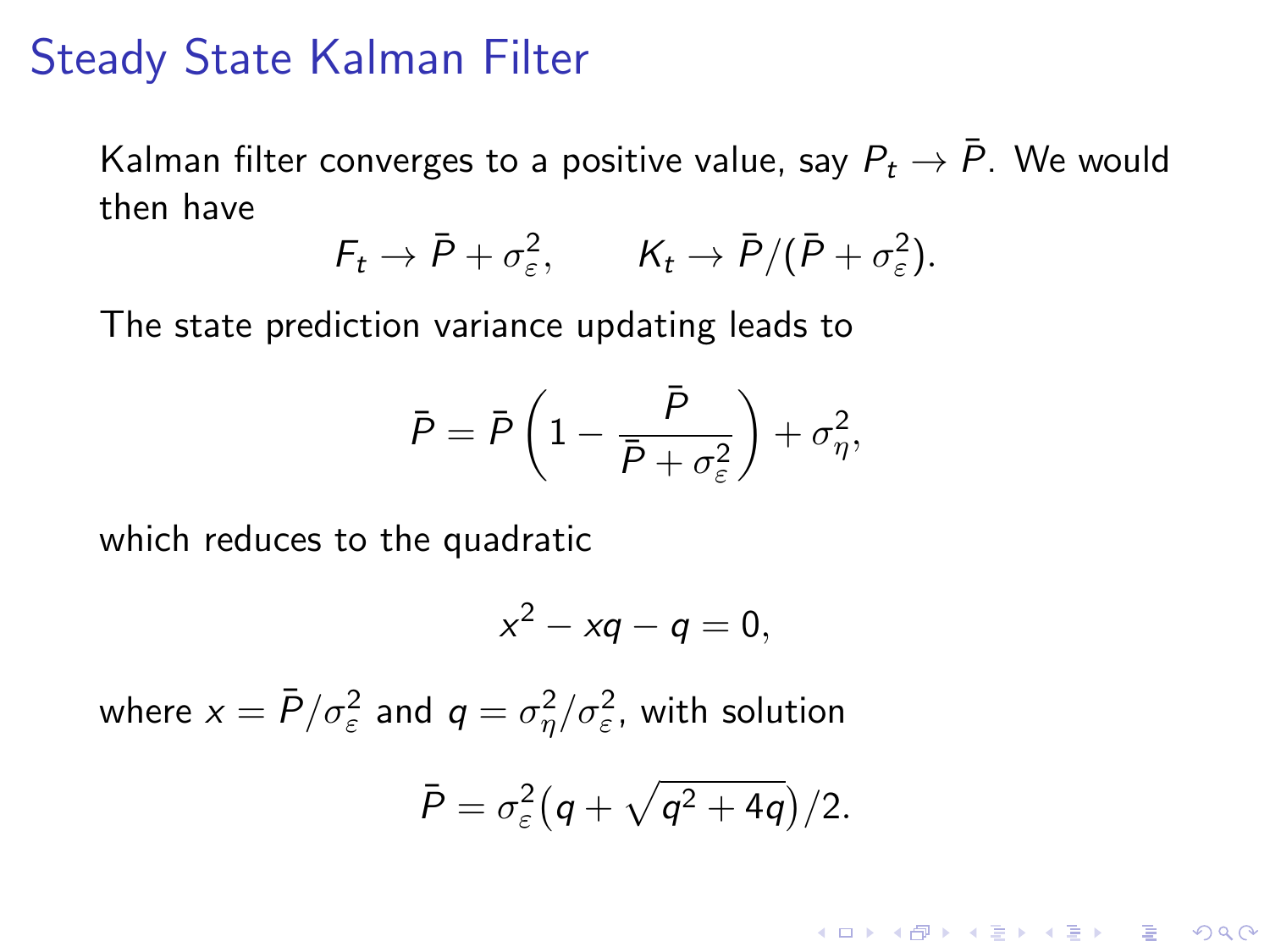# Smoothing

- $\blacktriangleright$  The filter calculates the mean and variance conditional on  $Y_t$ ;
- $\triangleright$  The Kalman smoother calculates the mean and variance conditional on the full set of observations  $Y_n$ ;
- $\triangleright$  After the filtered estimates are calculated, the smoothing recursion starts at the last observations and runs until the first.

$$
\hat{\mu}_t = E(\mu_t | Y_n), \qquad V_t = \text{var}(\mu_t | Y_n),
$$
\n
$$
r_t = \text{weighted sum of future innovations}, \quad N_t = \text{var}(r_t),
$$
\n
$$
L_t = 1 - K_t.
$$

Starting with  $r_n = 0$ ,  $N_n = 0$ , the smoothing recursions are given by

$$
r_{t-1} = F_t^{-1}v_t + L_t r_t, \qquad N_{t-1} = F_t^{-1} + L_t^2 N_t,
$$
  
\n
$$
\hat{\mu}_t = a_t + P_t r_{t-1}, \qquad V_t = P_t - P_t^2 N_{t-1}.
$$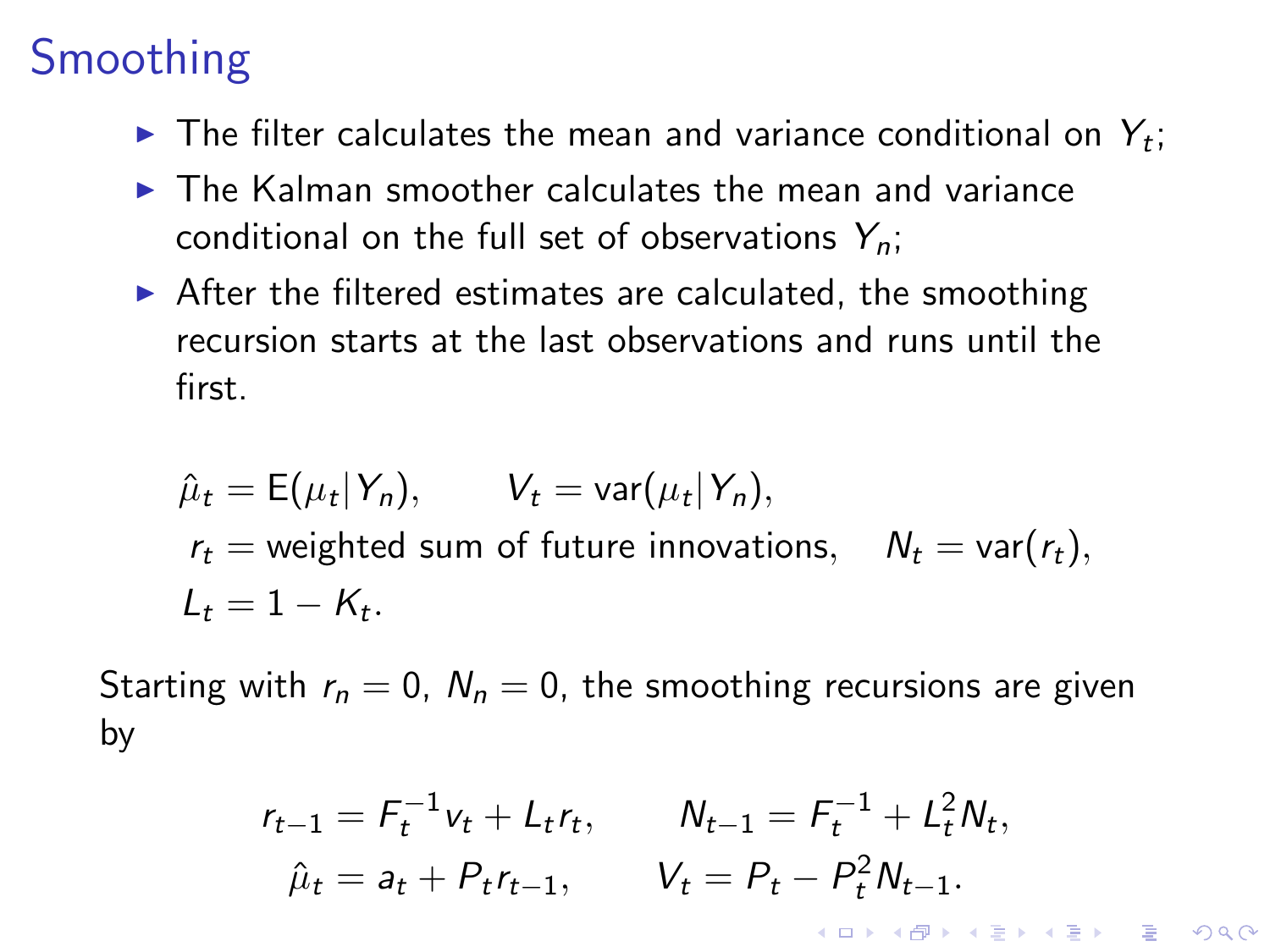### Kalman smoothing for Nile Data: (i)  $\hat{\mu}_t$ ; (ii)  $V_t$ ; (iii)  $r_t$  and (iv)  $N_t$ .



 $2Q$  $\left\{ \left\vert \left\langle \left\langle \left\vert \Phi\right\rangle \right\rangle \right\vert \right\} \right\}$ 4日下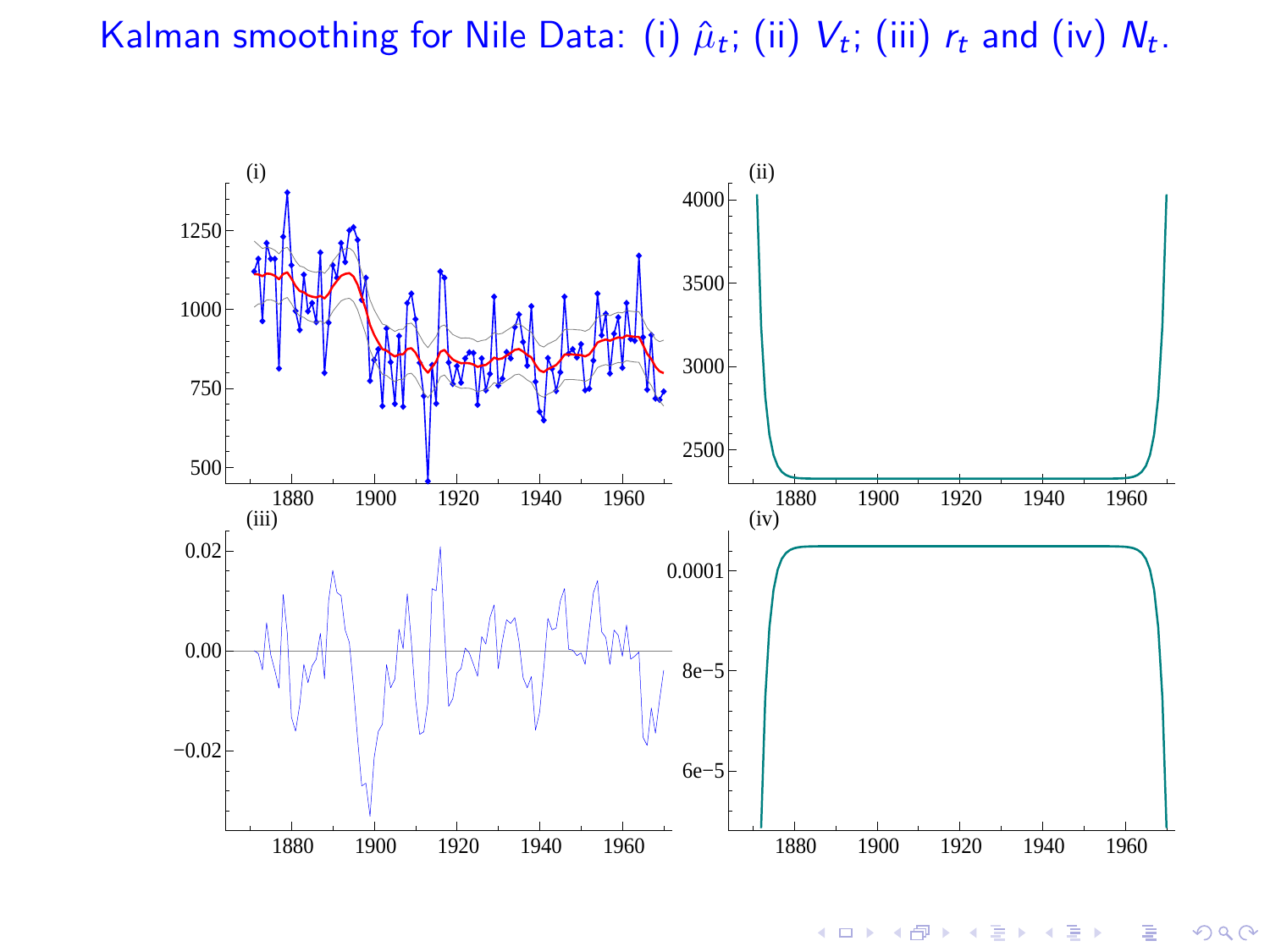Missing observations are very easy to handle in Kalman filtering:

- Suppose  $y_j$  is missing
- ▶ put  $v_i = 0, K_i = 0$  and  $F_i = \infty$  in the algorithm
- $\triangleright$  proceed further calculations as normal

The filter algorithm extrapolates according to the state equation until a new observation arrives. The smoother interpolates between observations.

**K ロ ▶ K @ ▶ K 할 X X 할 X 및 할 X X Q Q O**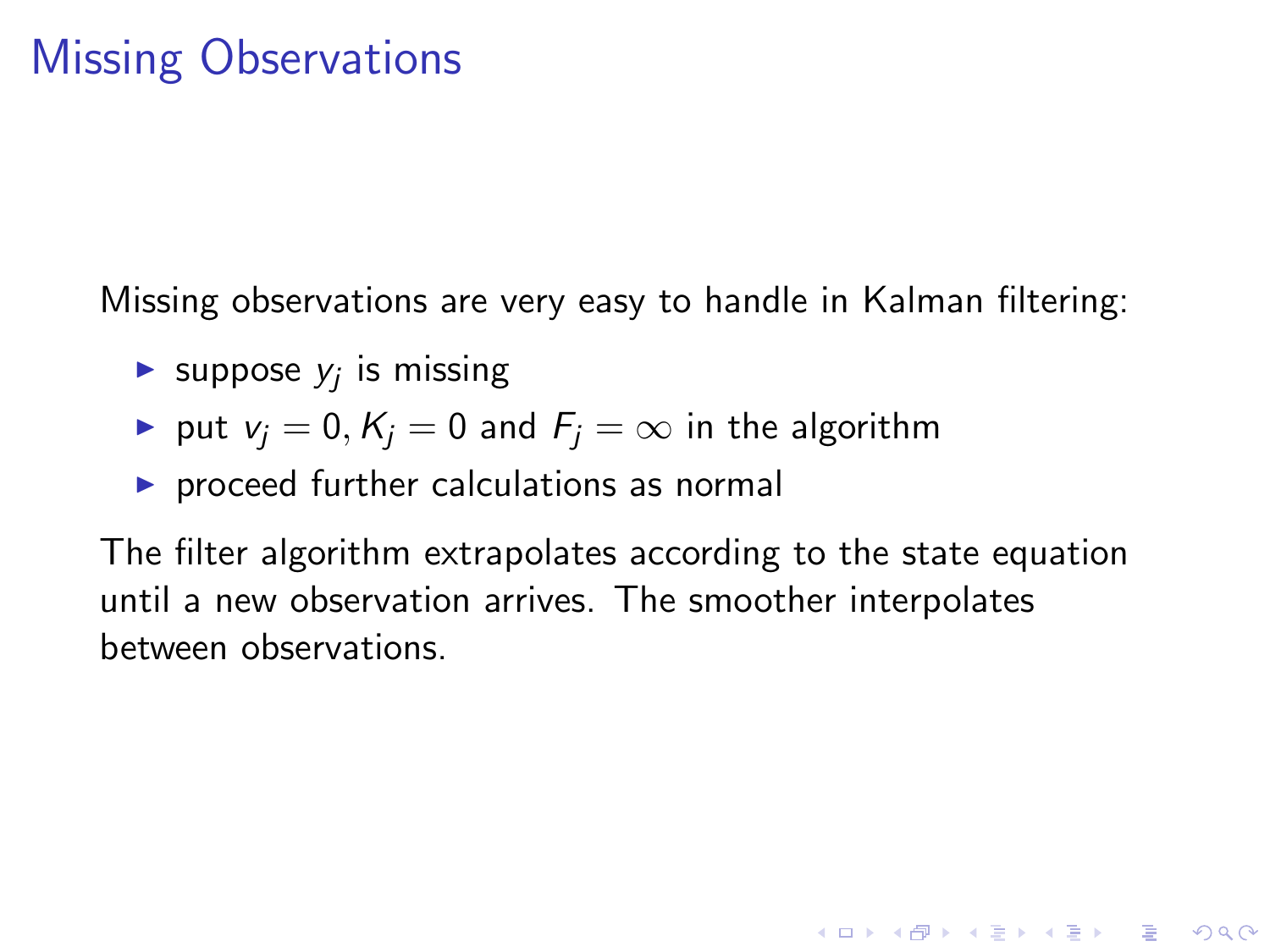Nile Data with missing observations : (i)  $a_t$ , (ii)  $P_t$ , (iii)  $\hat{\mu}_t$  and (iv)  $V_t$ .



 $2Q$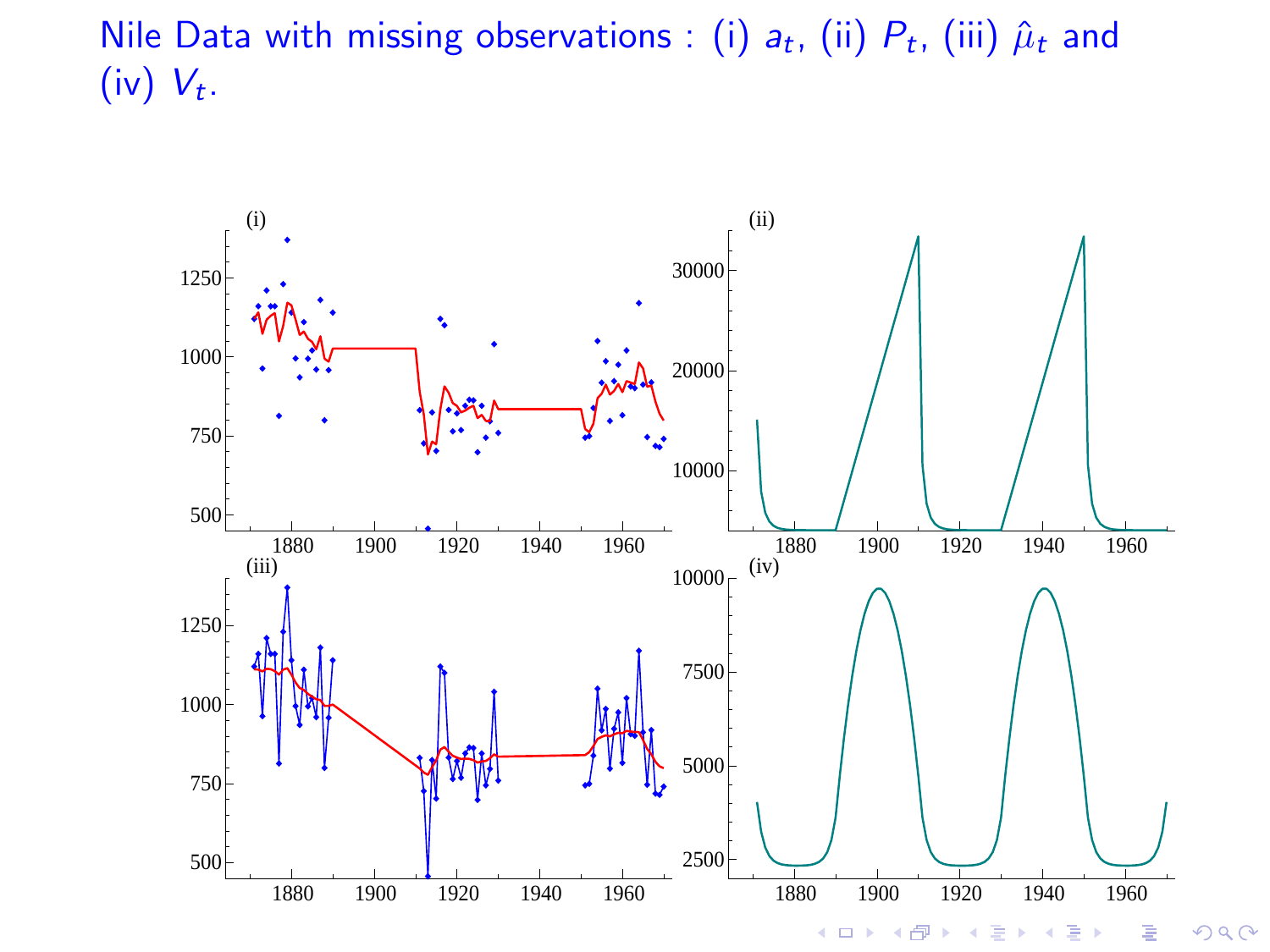## **Forecasting**

Forecasting requires no extra theory: just treat future observations as missing:

K ロ ▶ K @ ▶ K 할 > K 할 > 1 할 > 1 이익어

- ▶ put  $v_i = 0, K_i = 0$  and  $F_i = \infty$  for  $j = n+1, \ldots, n+k$
- $\triangleright$  proceed further calculations as normal
- $\blacktriangleright$  forecast for  $y_j$  is  $a_j$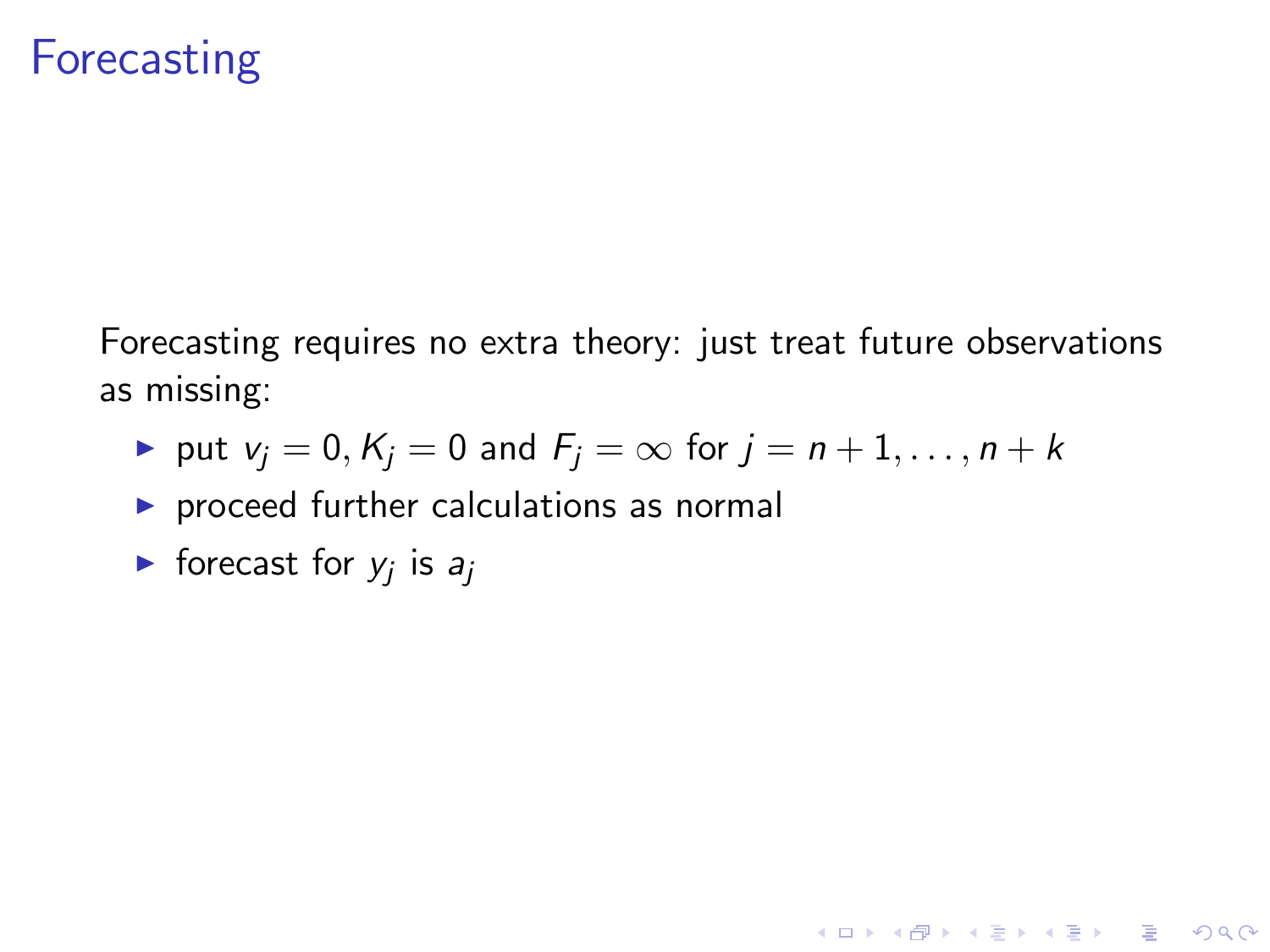### Nile Data: forecasting



つくで  $\leftarrow$   $\Box$  $\overline{AB}$ E Þ ŧ ×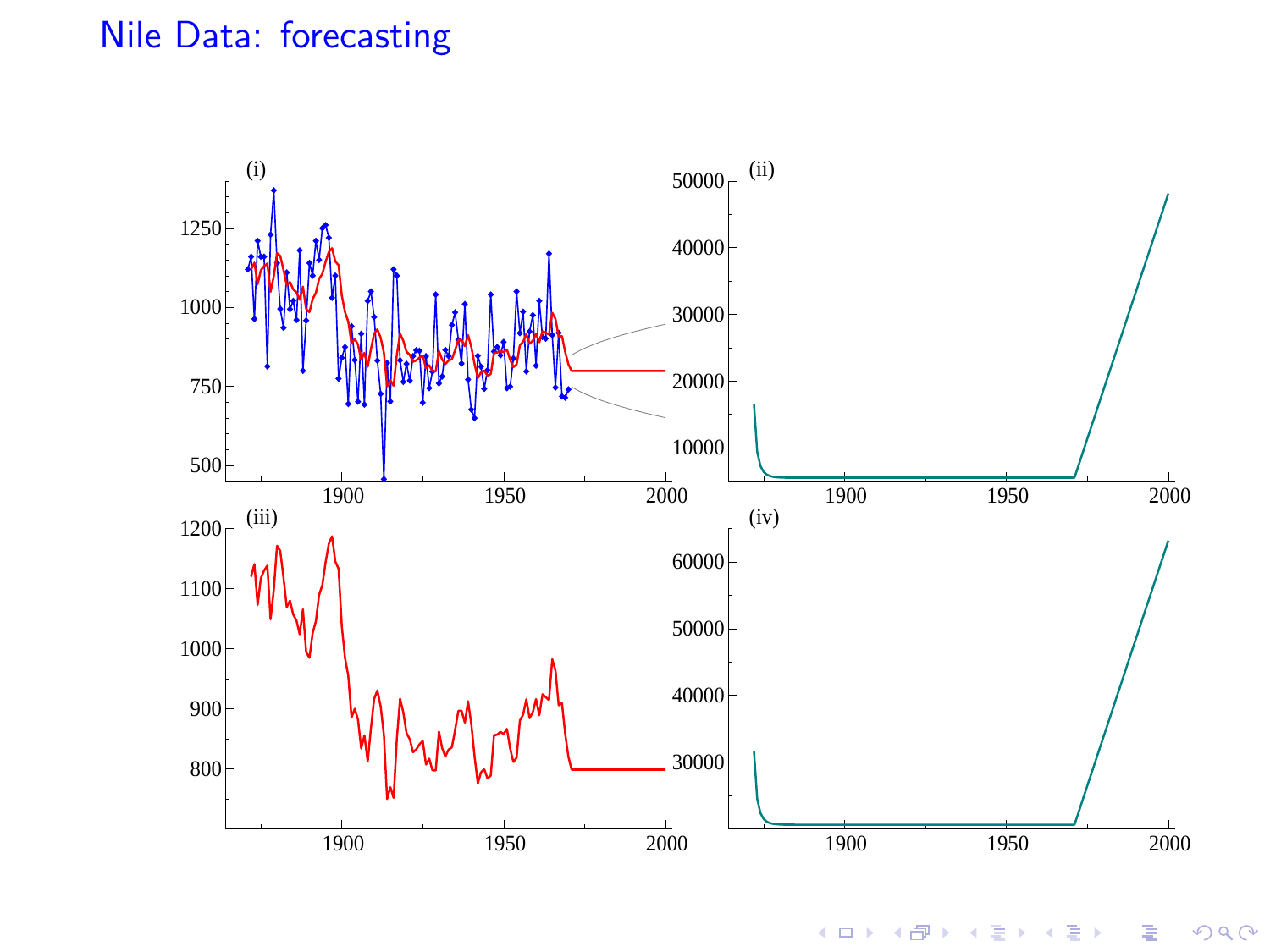### Parameters in Local Level Model

We recall the Local Level Model as

$$
y_t = \mu_t + \varepsilon_t, \qquad \varepsilon_t \sim \mathcal{NID}(0, \sigma_{\varepsilon}^2)
$$
  

$$
\mu_{t+1} = \mu_t + \eta_t, \qquad \eta_t \sim \mathcal{NID}(0, \sigma_{\eta}^2),
$$
  

$$
\mu_1 \sim \mathcal{N}(a, P)
$$

### General framework

- $\blacktriangleright$  The unknown  $\mu_t$ 's can be estimated by prediction, filtering and smoothing;
- ► The other parameters are given by the variances  $\sigma_{\varepsilon}^2$  and  $\sigma_{\eta}^2$ ;

**AD A 4 4 4 5 A 5 A 5 A 4 D A 4 D A 4 P A 4 5 A 4 5 A 5 A 4 A 4 A 4 A** 

- $\triangleright$  We estimate these parameters by Maximum Likelihood;
- ► Parameters can be transformed :  $\sigma_{\varepsilon}^2 = \exp(\psi_{\varepsilon})$  and  $\sigma_{\eta}^2 = \exp(\psi_{\eta});$
- Parameter vector  $\psi = (\psi_{\varepsilon}, \psi_{\eta})'$ .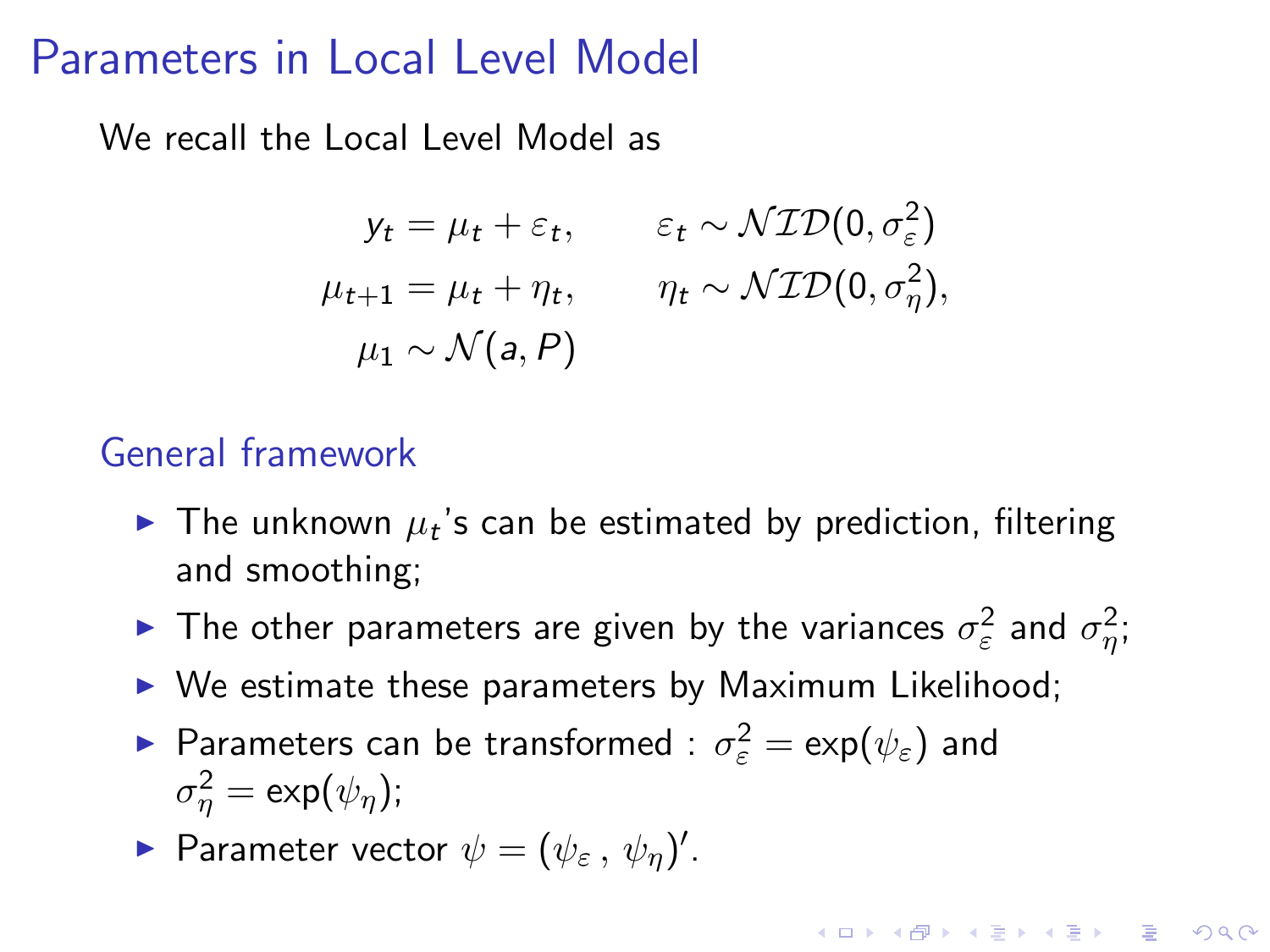### Parameter Estimation by ML

The parameters in any state space model can be collected in some vector  $\psi$ . When model is linear and Gaussian; we can estimate  $\psi$ by Maximum Likelihood.

The loglikelihood af a time series is

$$
\log L = \sum_{t=1}^n \log p(y_t|Y_{t-1}).
$$

In the state space model,  $p(y_t | Y_{t-1})$  is a Gaussian density with mean  $a_t$  and variance  $F_t$ :

$$
\log L = -\frac{n}{2}\log 2\pi - \frac{1}{2}\sum_{t=1}^{n}\bigl(\log F_t + F_t^{-1}v_t^2\bigr),
$$

with  $v_t$  and  $F_t$  from the Kalman filter. This is called the *prediction* error decomposition of the likelihood. Estimation proceeds by numerically maximising log L.KID KA KERKER KID KO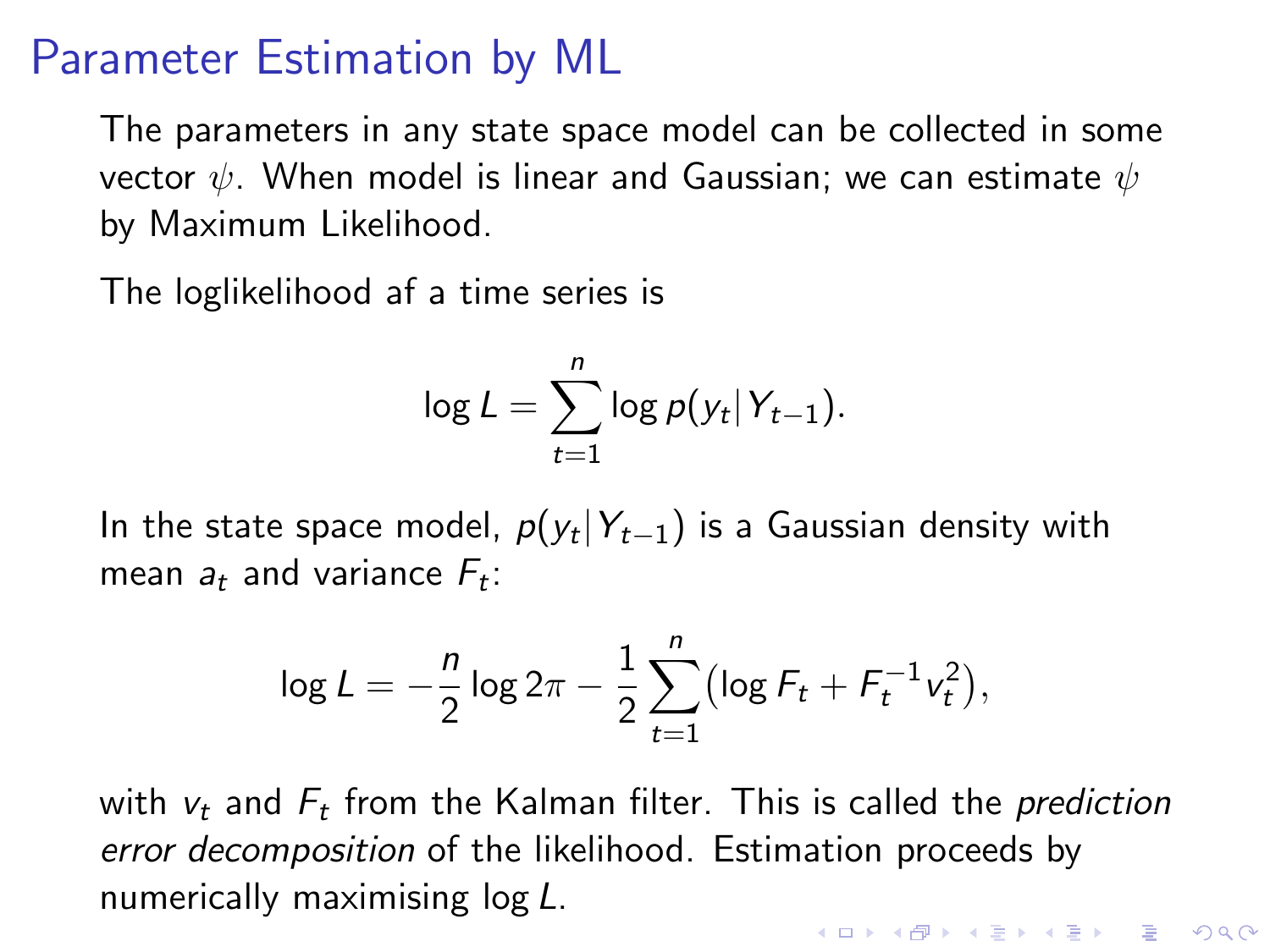## **Diagnostics**

 $\triangleright$  Null hypothesis: standardised residuals

$$
v_t/\sqrt{F}_t \sim \mathcal{NID}(0,1)
$$

- $\triangleright$  Apply standard test for Normality, heteroskedasticity, serial correlation;
- $\triangleright$  A recursive algorithm is available to calculate smoothed disturbances (auxilliary residuals), which can be used to detect breaks and outliers;
- $\triangleright$  Model comparison and parameter restrictions: use likelihood based procedures (LR test, AIC, BIC).

4 D > 4 P + 4 B + 4 B + B + 9 Q O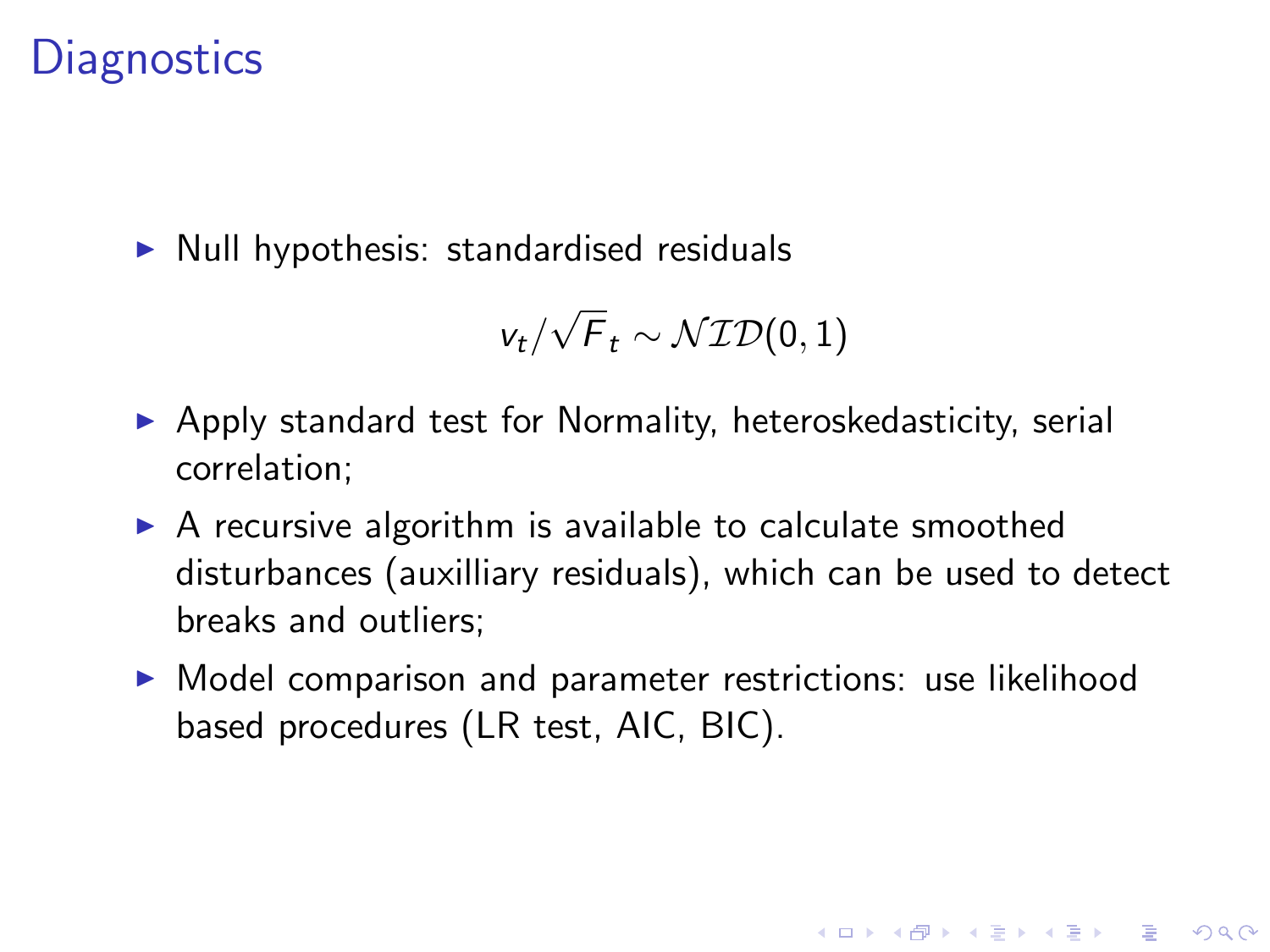### Nile Data: diagnostics



 $2Q$ (ロ) ( d ) × Ξ Ξ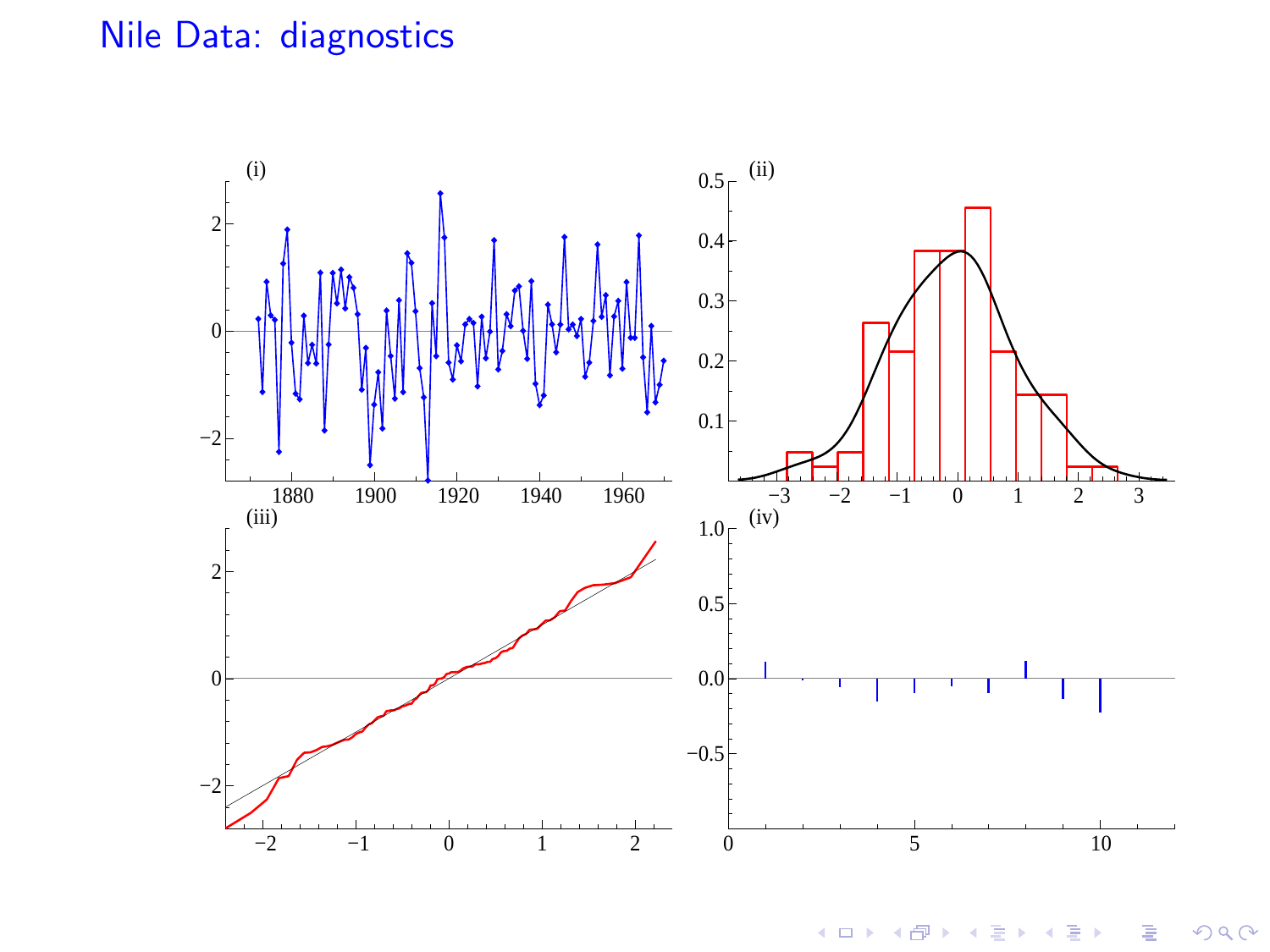### Three exercises

1. Consider LL model (see slides, see DK chapter 2).

- Reduced form is  $ARIMA(0,1,1)$  process. Derive the relationship between signal-to-noise ratio  $q$  of LL model and the  $\theta$  coefficient of the ARIMA model:
- **Derive the reduced form in the case**  $\eta_t = \sqrt{q} \varepsilon_t$  **and notice the** difference in the general case.
- $\triangleright$  Give the elements of the mean vector and variance matrix of  $y = (y_1, \ldots, y_n)'$  when  $y_t$  is generated by a LL model.
- $\triangleright$  Show that the forecasts of the Kalman filter (in a steady state) are the same as those generated by the exponentially weighted moving average (EWMA) method of forecasting:

 $\hat{y}_{t+1} = \hat{y}_t + \lambda (y_t - \hat{y}_t)$  for  $t = 1, \ldots, n$ . Derive the relationship between  $\lambda$  and the signal-to-noise ratio q?

**KORKAR KERKER E VOOR**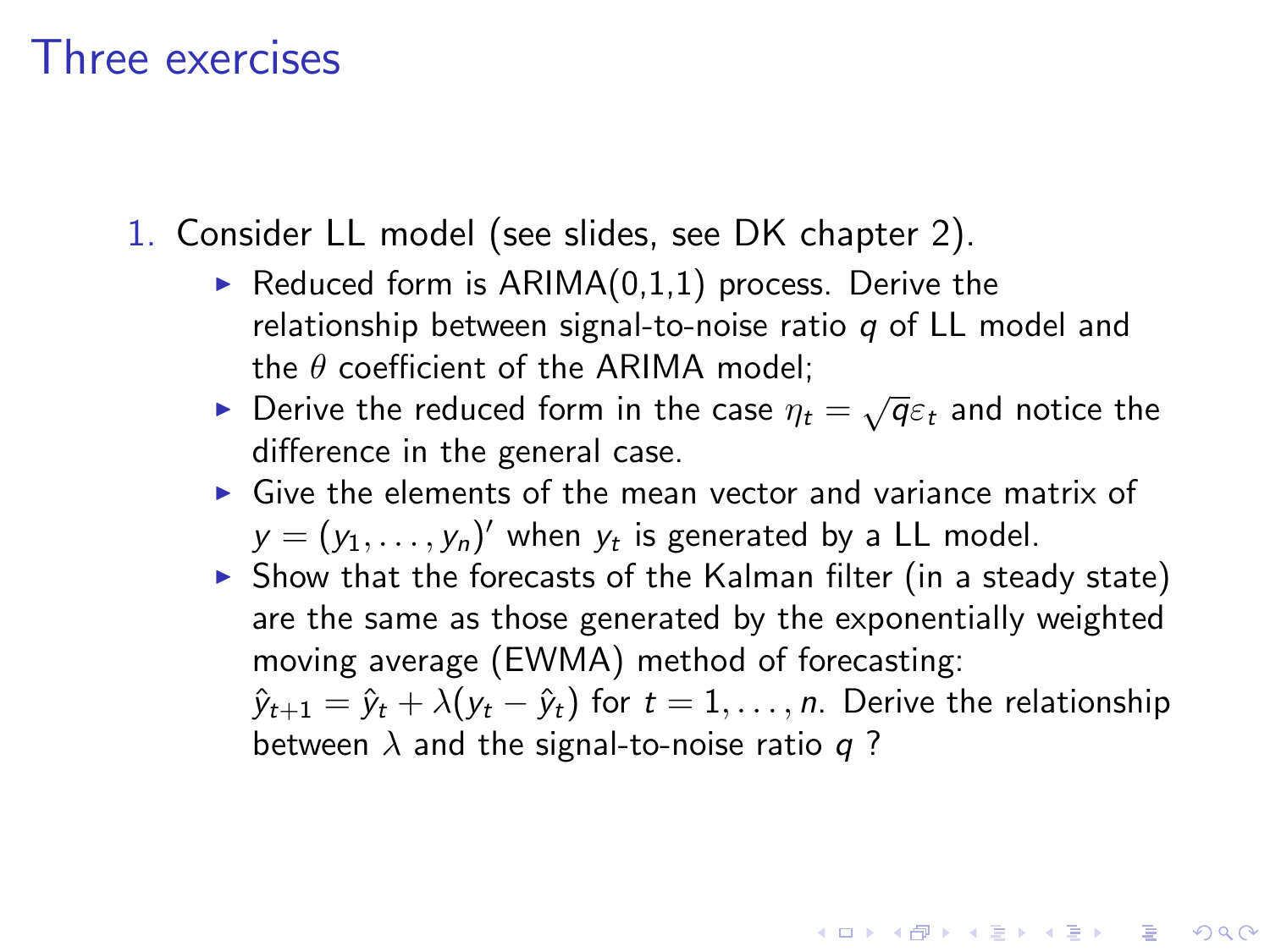## Three exercises (cont.)

2. Derive a Kalman filter for the local level model

$$
y_t = \mu_t + \varepsilon_t, \quad \varepsilon_t \sim N(0, \sigma_{\varepsilon}^2), \qquad \Delta \mu_{t+1} = \eta_t \sim N(0, \sigma_{\eta}^2),
$$

with  $E(\varepsilon_t \eta_t) = \sigma_{\varepsilon n} \neq 0$  and  $E(\varepsilon_t \eta_s) = 0$  for all t, s and  $t \neq s$ . Also discuss the problem of missing obervations in this case.

**KORKAR KERKER E VOOR** 

3. Write Ox program(s) that produce all Figures in Ch 2 of DK except Fig. 2.4. Data: http://www.ssfpack.com/dkbook.html